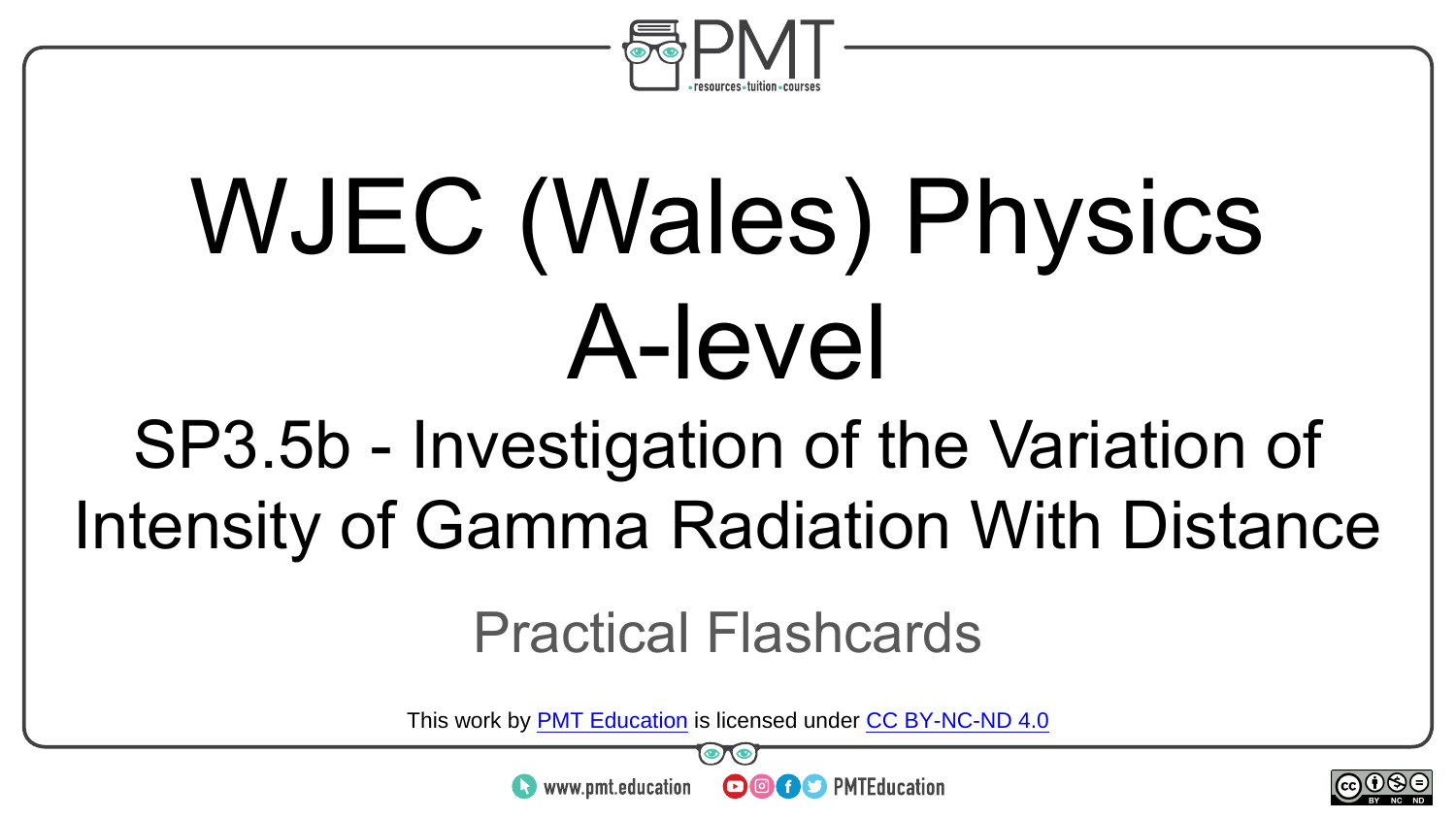

### What safety precautions must be taken when working with a radioactive source?



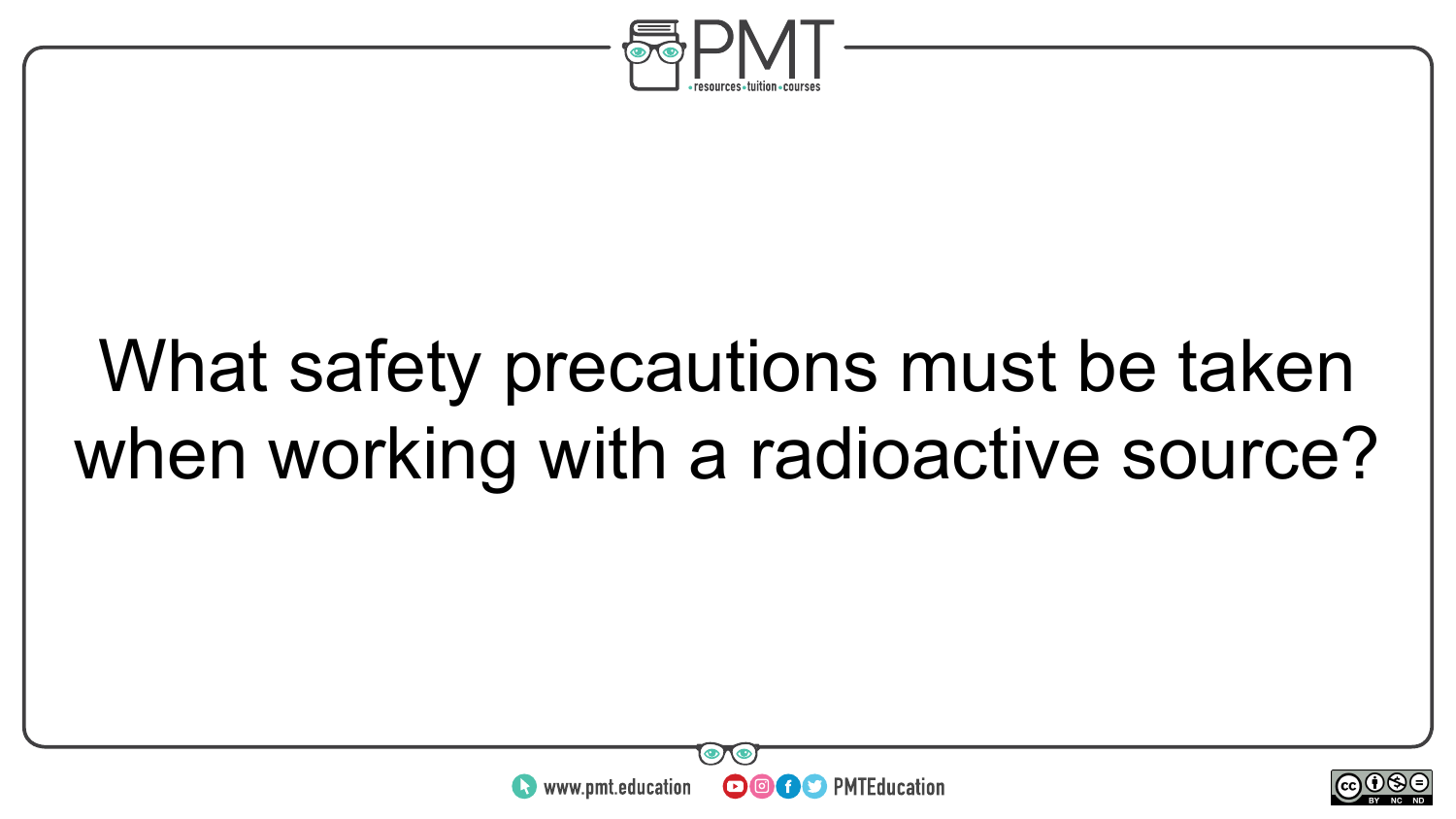

#### What safety precautions must be taken when working with a radioactive source?

- Limit the time of exposure
- Warning signs should be displayed so people are aware that a radioactive source is in use
	- Keep sources an arm's length away at all times, and only ever handle the source using

 $\bullet$  www.pmt.education

long-handled tongs

**OOOO D** PMTEducation

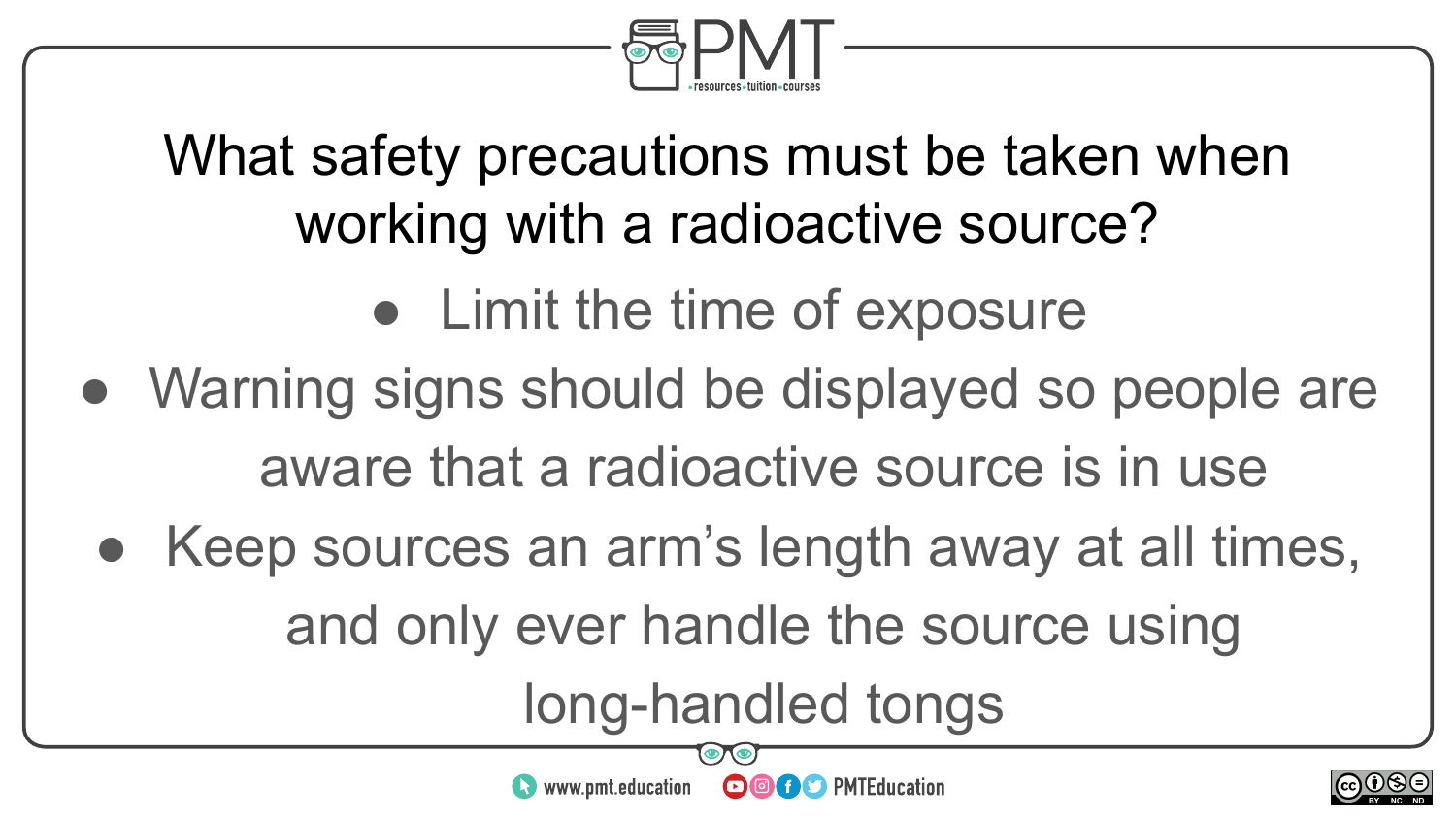

### How should a radioactive source be handled safely?



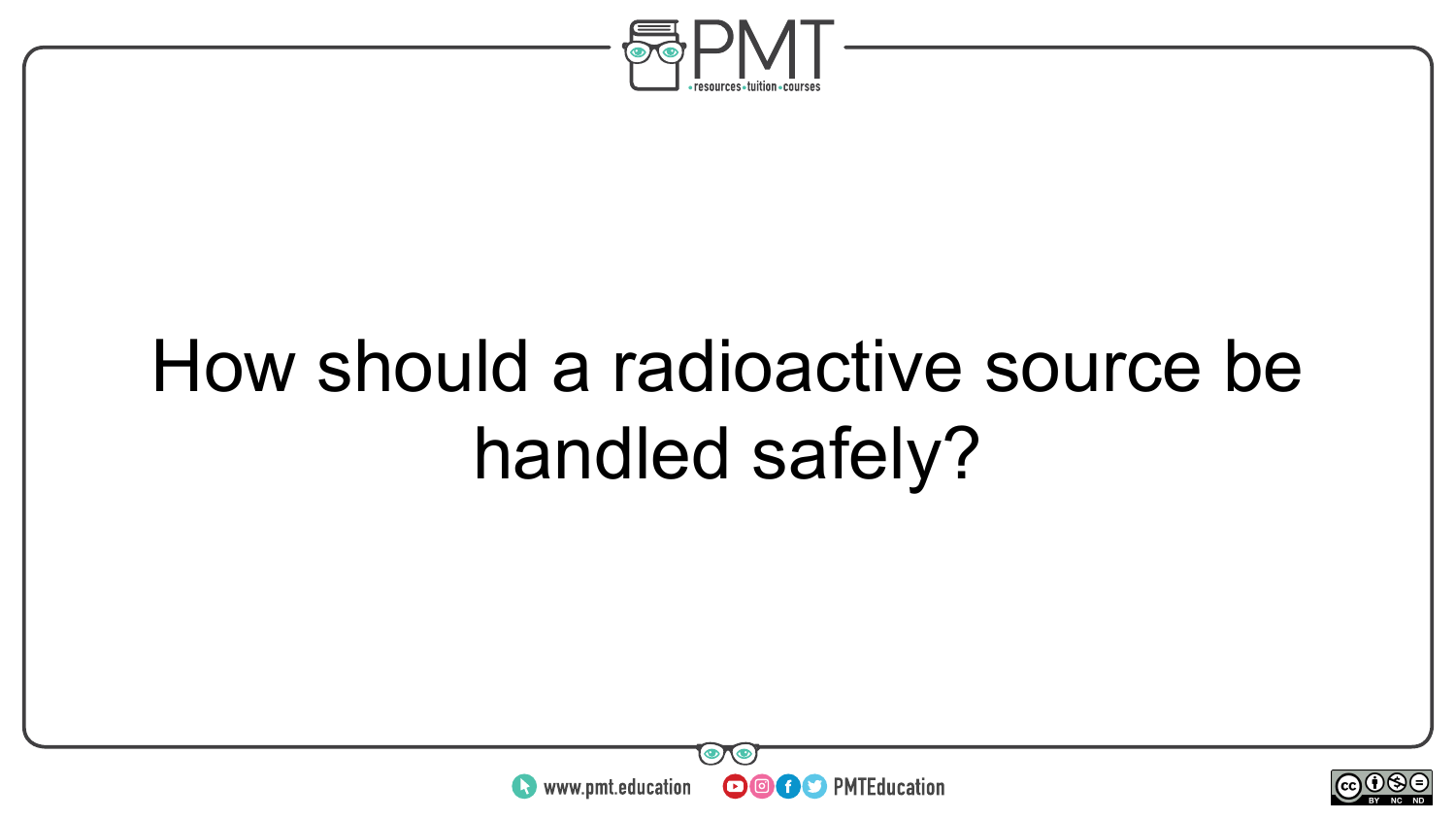

How should a radioactive source be handled safely?

Long-handled tongs should be used to handle a radioactive source, and you should remain at least an arm's length away from it at all times.



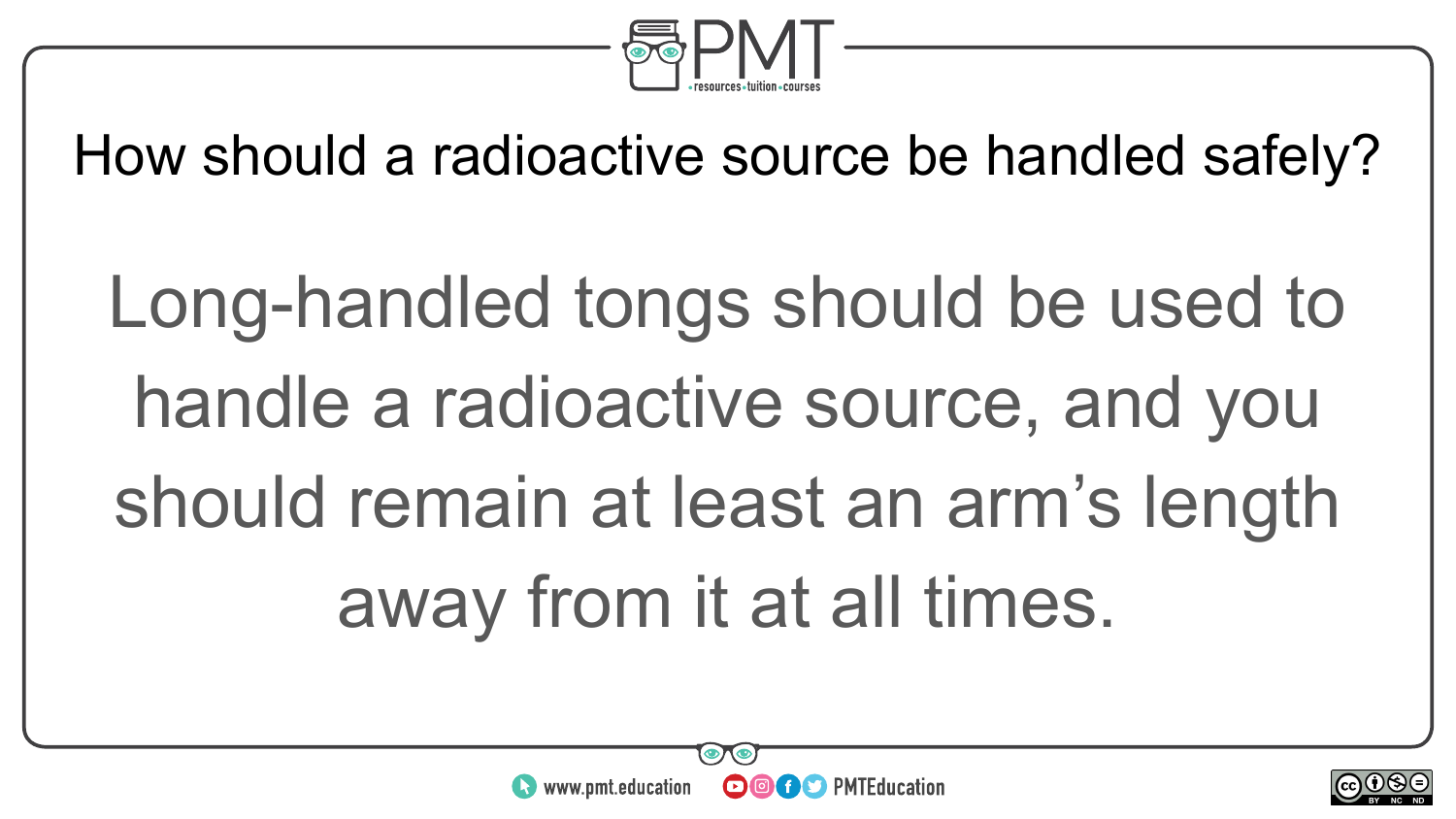

### How should a radioactive source be stored safely?



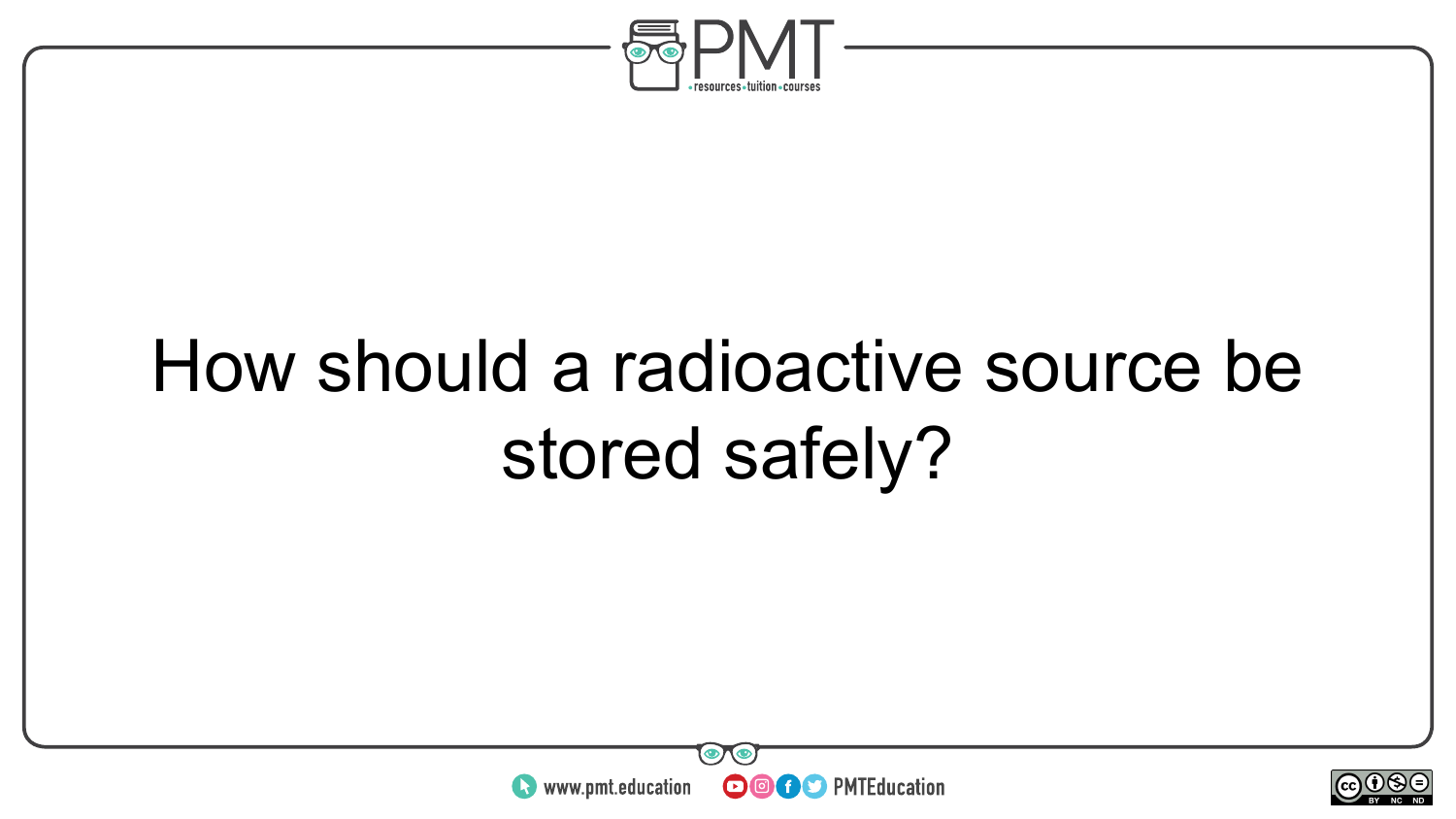

How should a radioactive source be stored safely?

Radioactive sources should be locked away in a sealed lead-lined container. A hazard symbol should be visible on the container as well as at the location where it is stored.



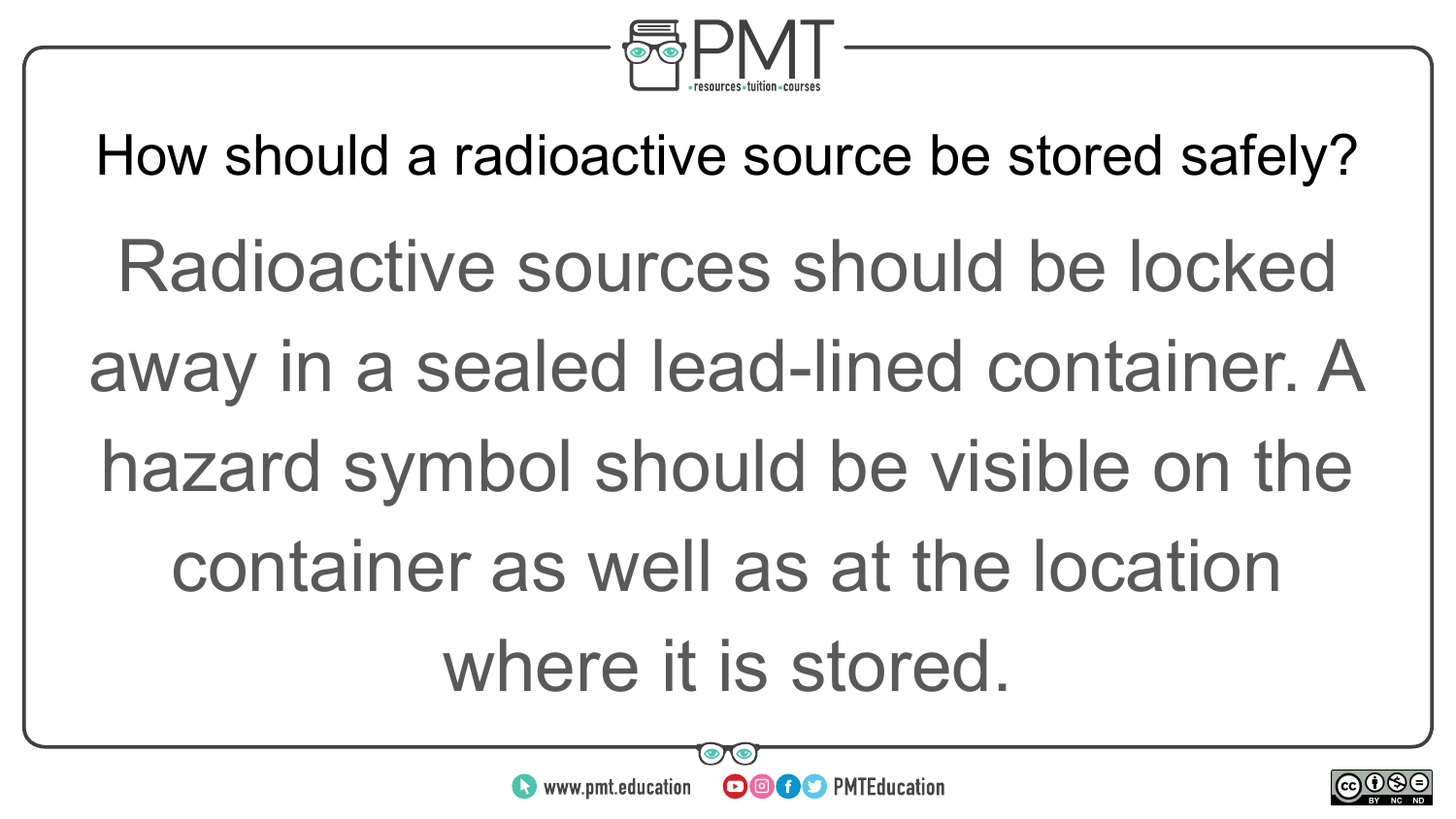

#### What is the inverse square law of radiation?



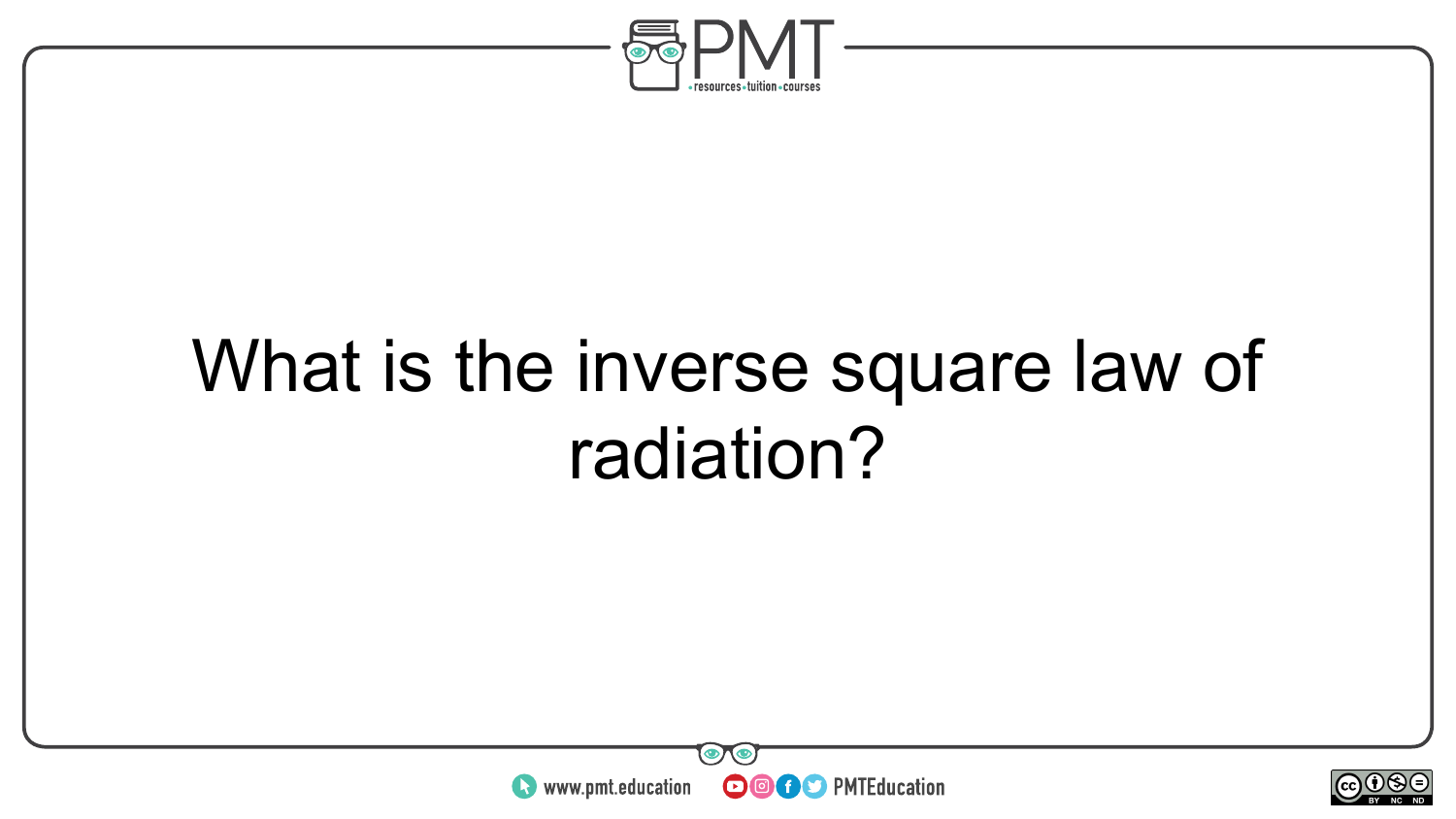

#### What is the inverse square law of radiation?

## The intensity of radiation is inversely proportional to the square of the distance from the source. As the distance doubles, the intensity quarters.



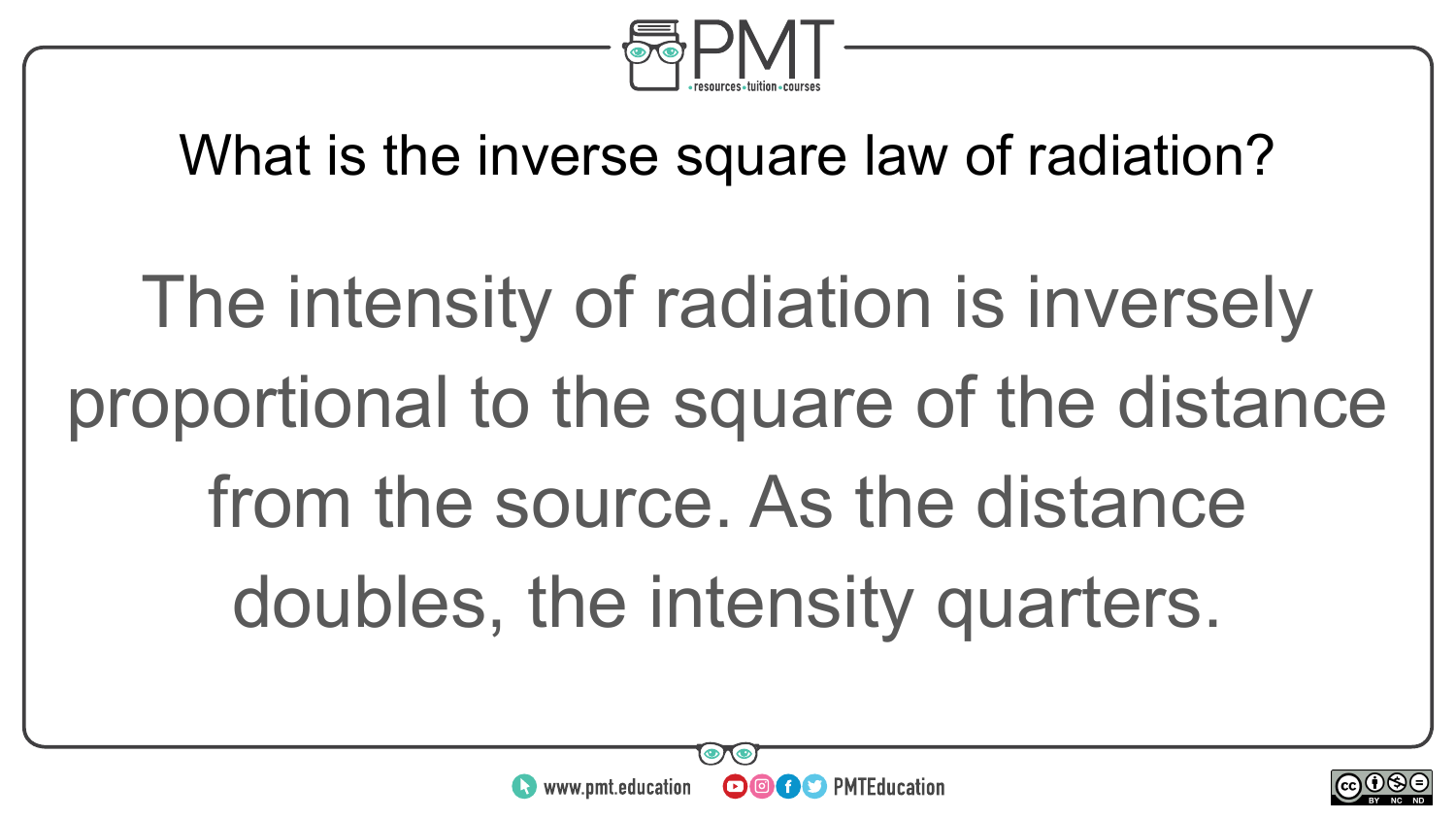

#### What device can be used to measure a radioactive count rate?



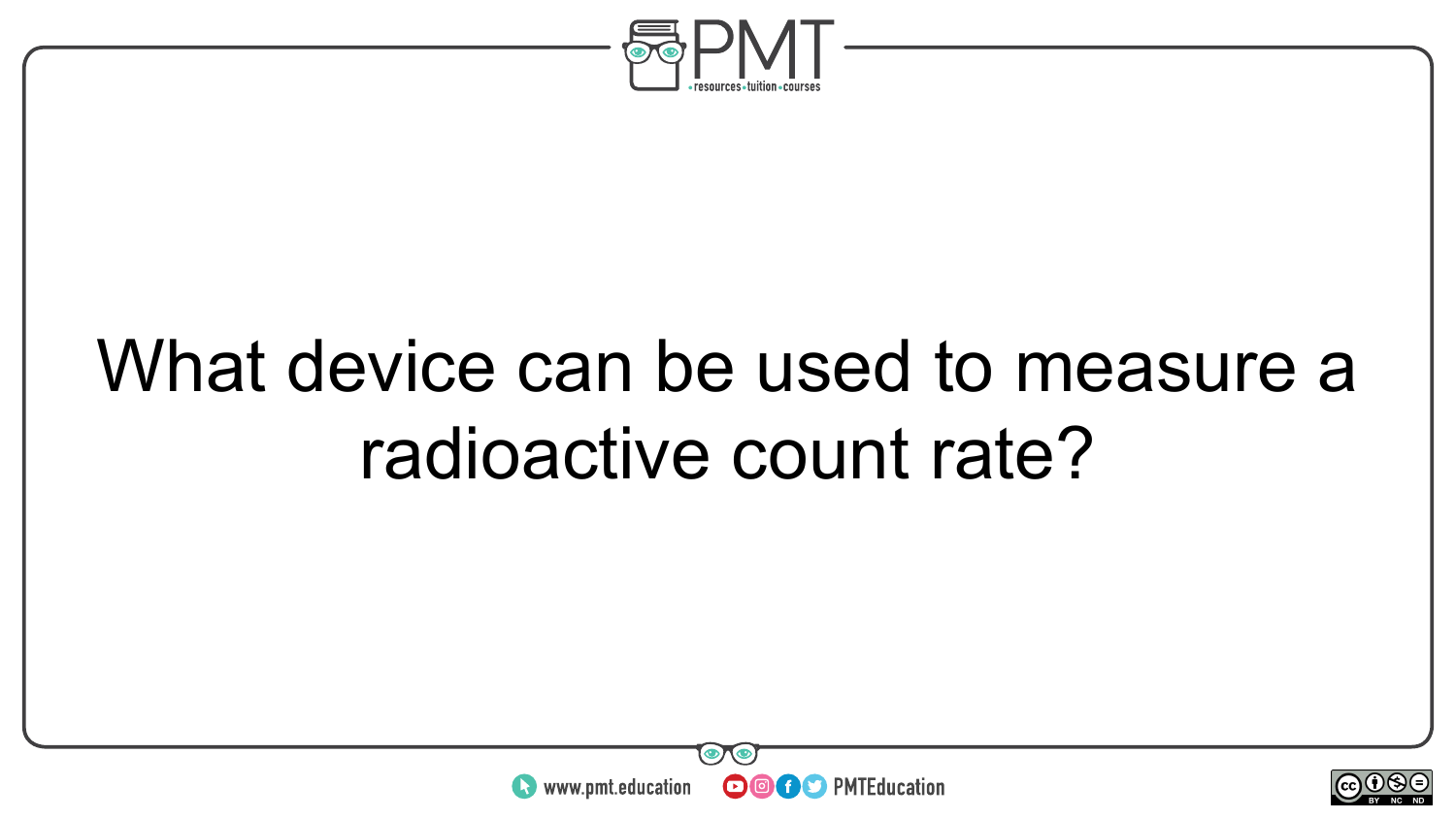

#### What device can be used to measure a radioactive count rate?

## A Geiger Counter or Geiger-Muller Tube connected to a scaler.



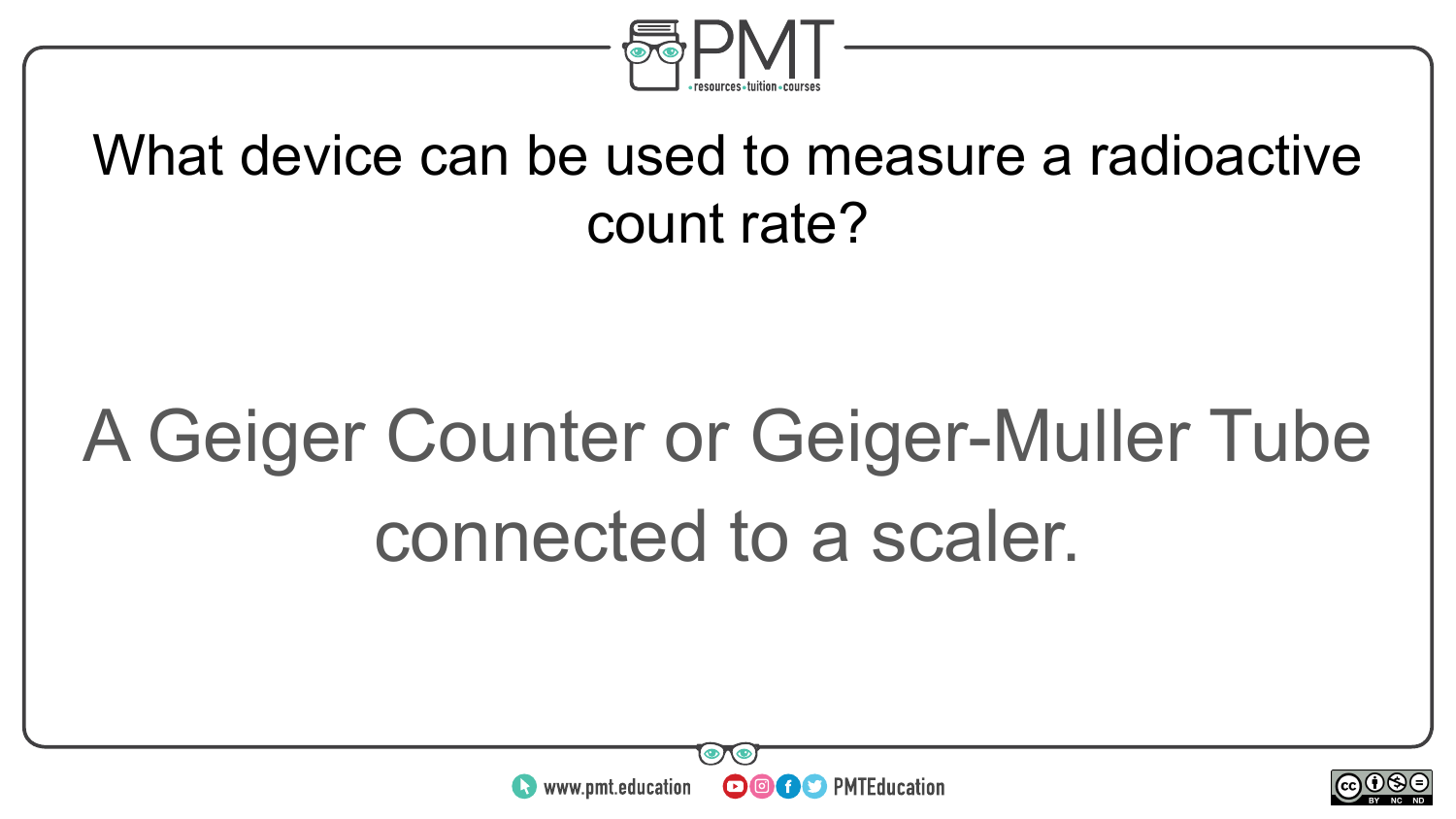

### Why is Cobalt-60 a suitable source for this experiment?



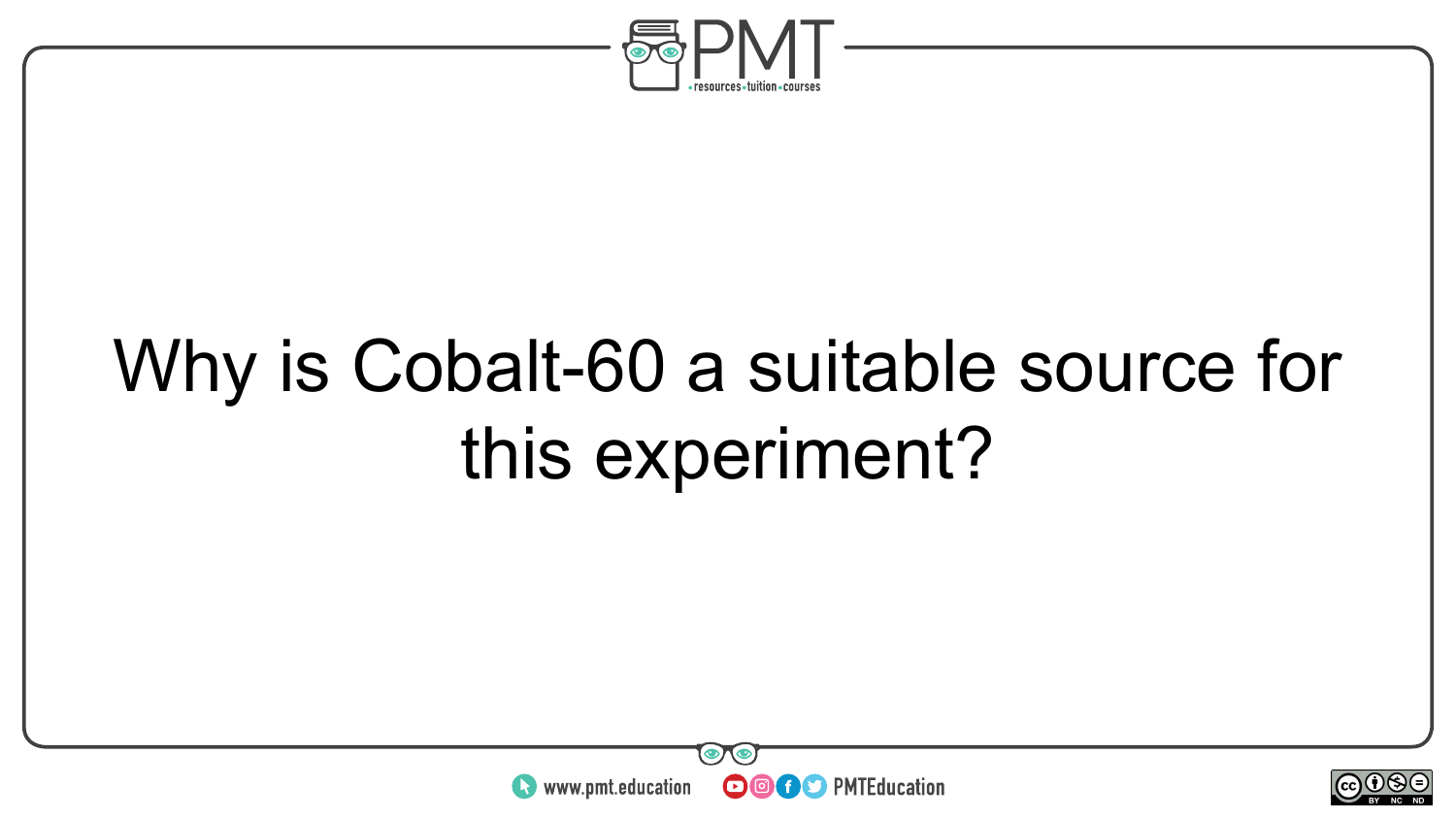

#### Why is Cobalt-60 a suitable source for this experiment?

Cobalt-60 is safe for use in schools and has a half-life of around 5 years, meaning it can be reused for a number of years. The activity is low enough to be safe, but high enough for measurements to be taken easily.

**OOOO** PMTEducation



 $\sim$ neel BY NC ND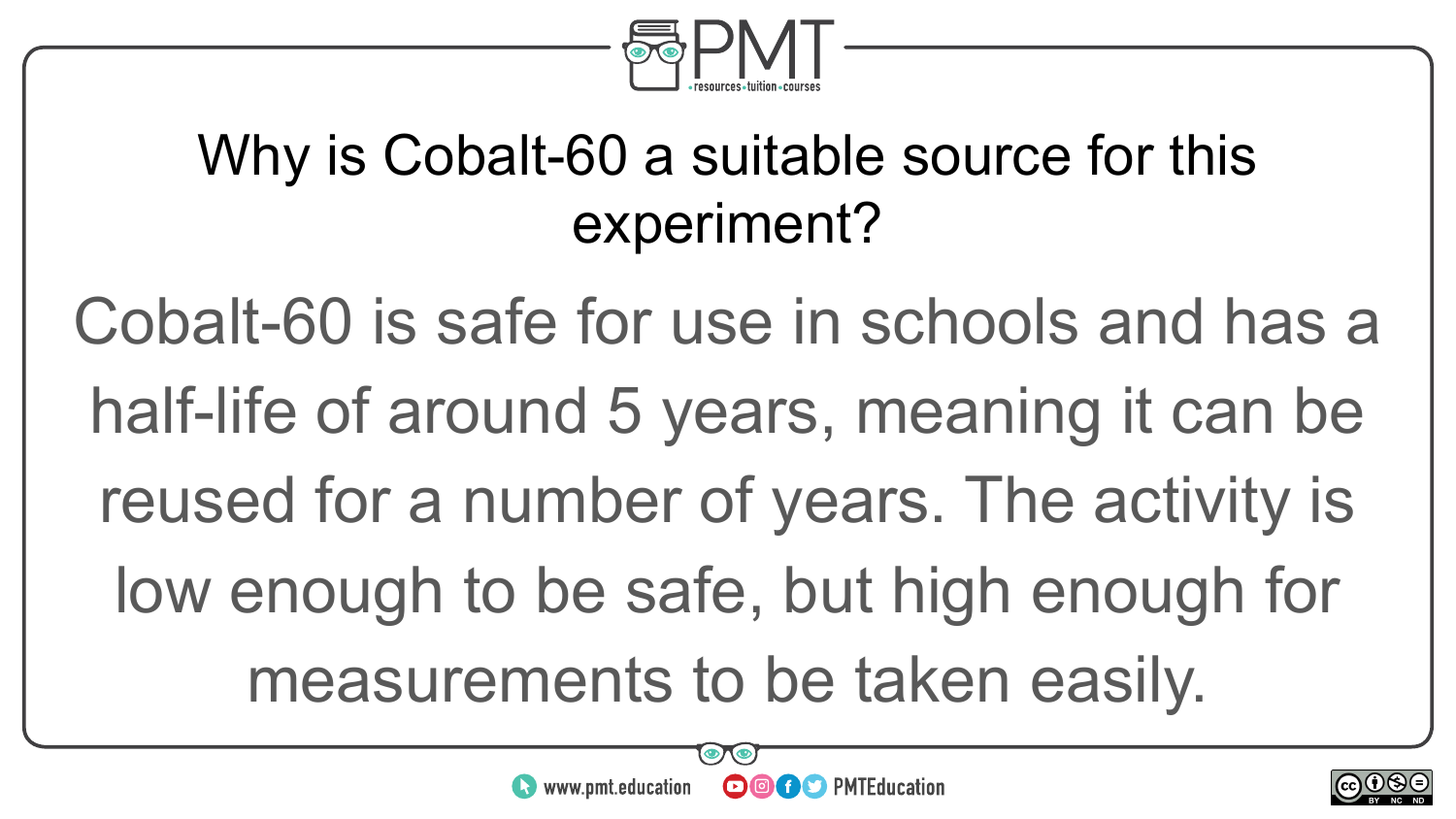

### When measuring the count-rate, what advantage comes with measuring over a longer period of time?



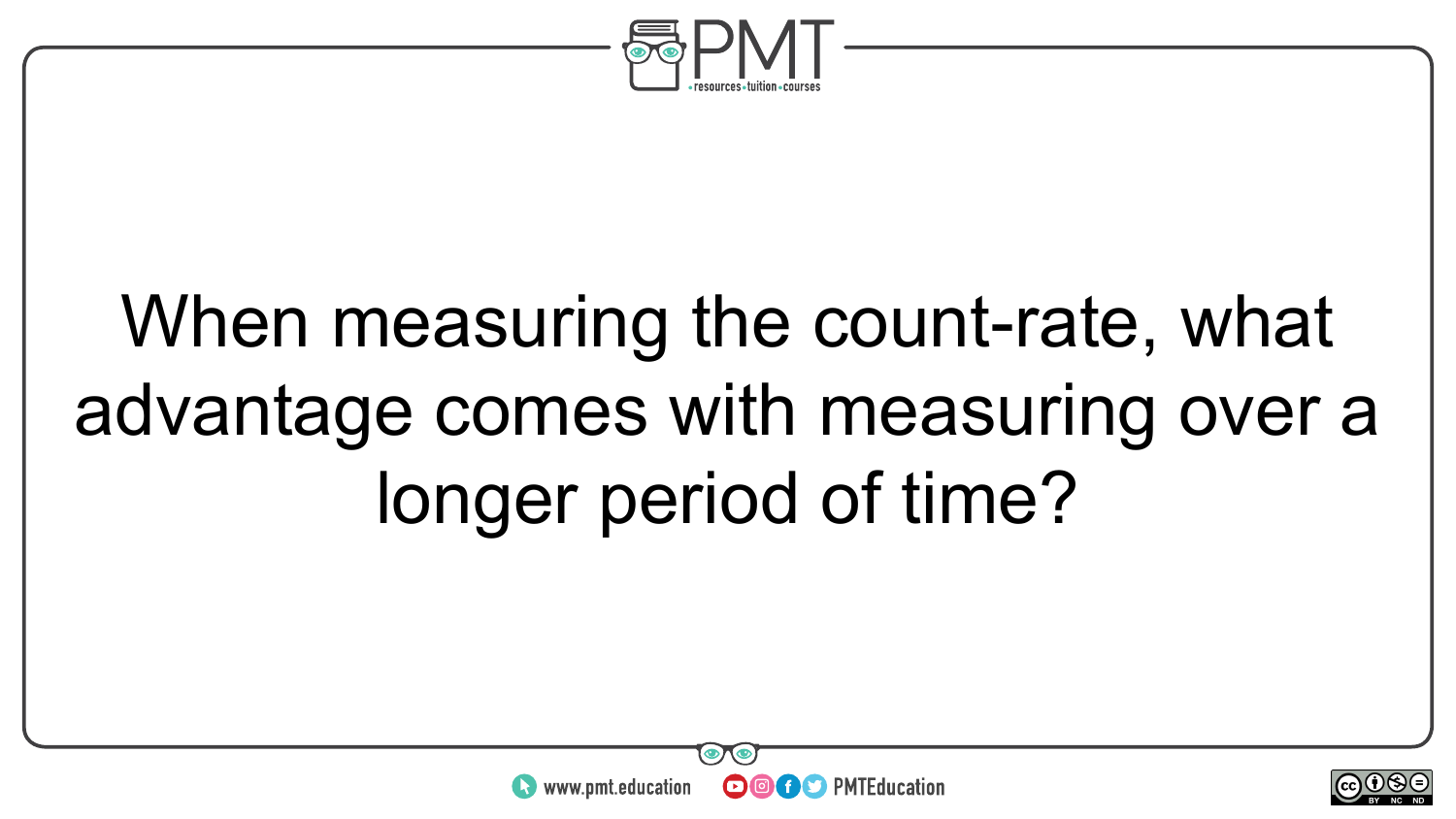

When measuring the count-rate, what advantage comes with measuring over a longer period of time?

## The longer the period of time over which it is recorded, the lower the measurement uncertainty will be.



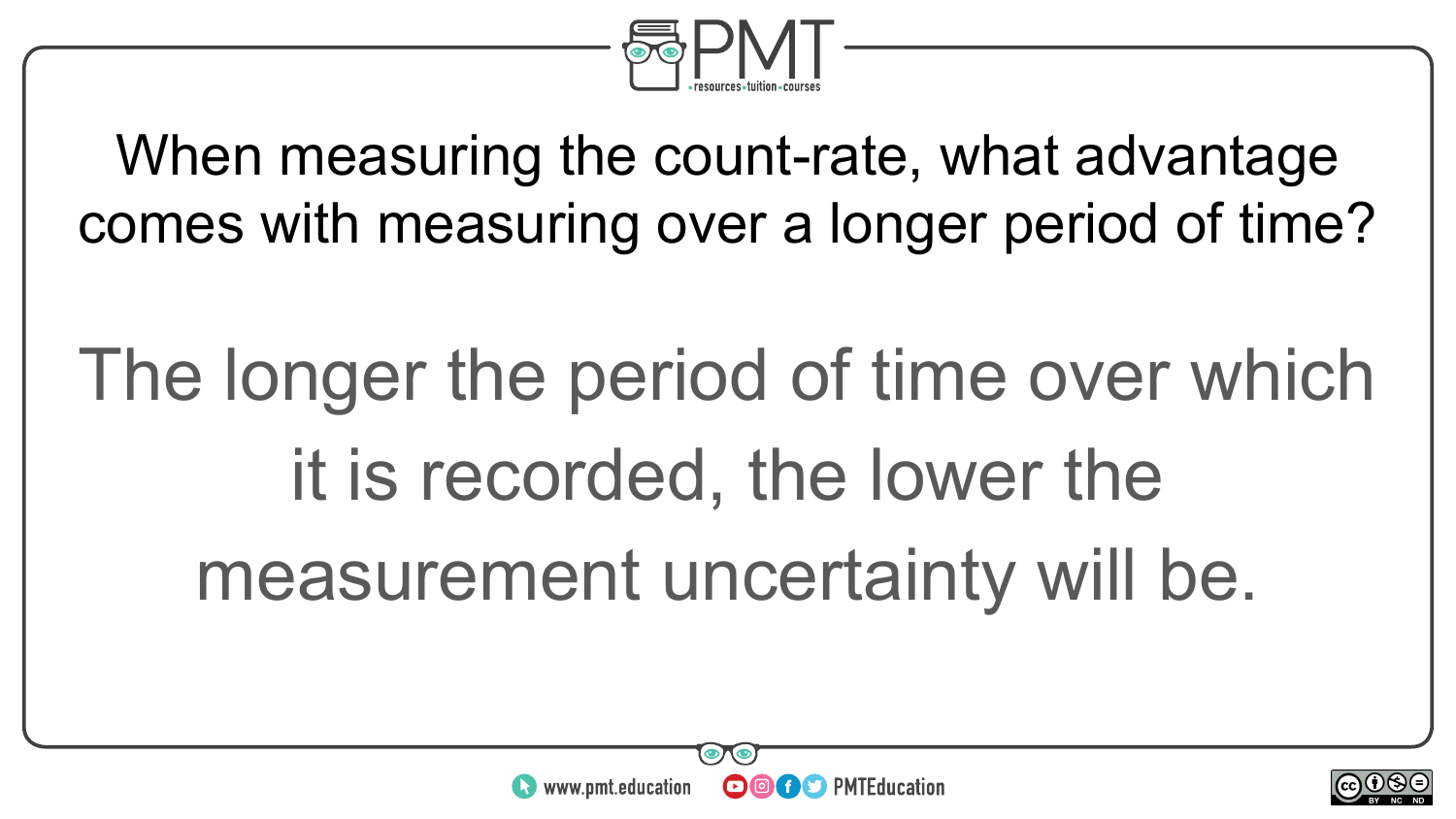

### What preliminary recording should be taken before bringing the radioactive source into the lab?



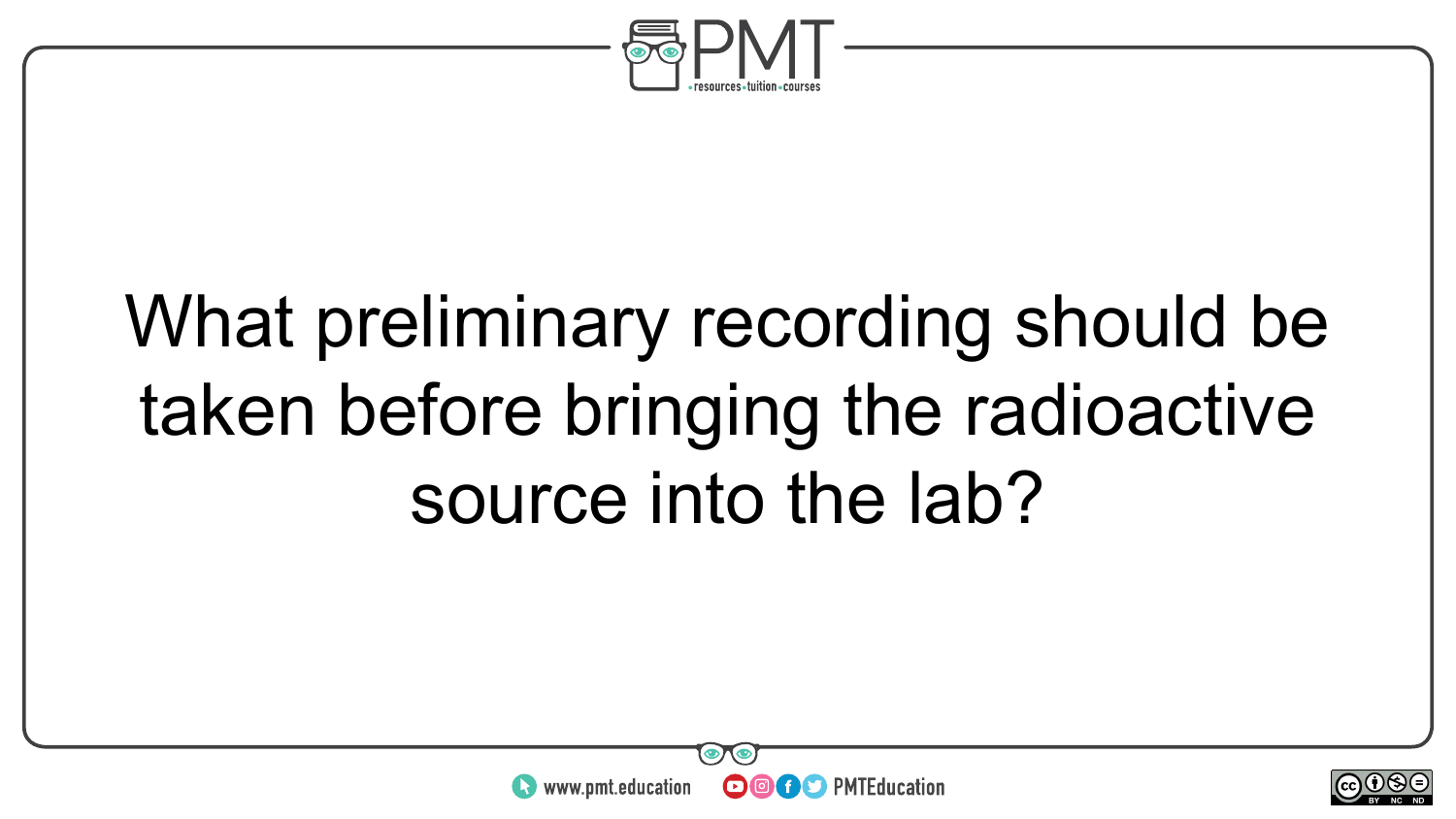

What preliminary recording should be taken before bringing the radioactive source into the lab?

## Before bringing the radioactive source into the lab, the background radiation count should be taken.



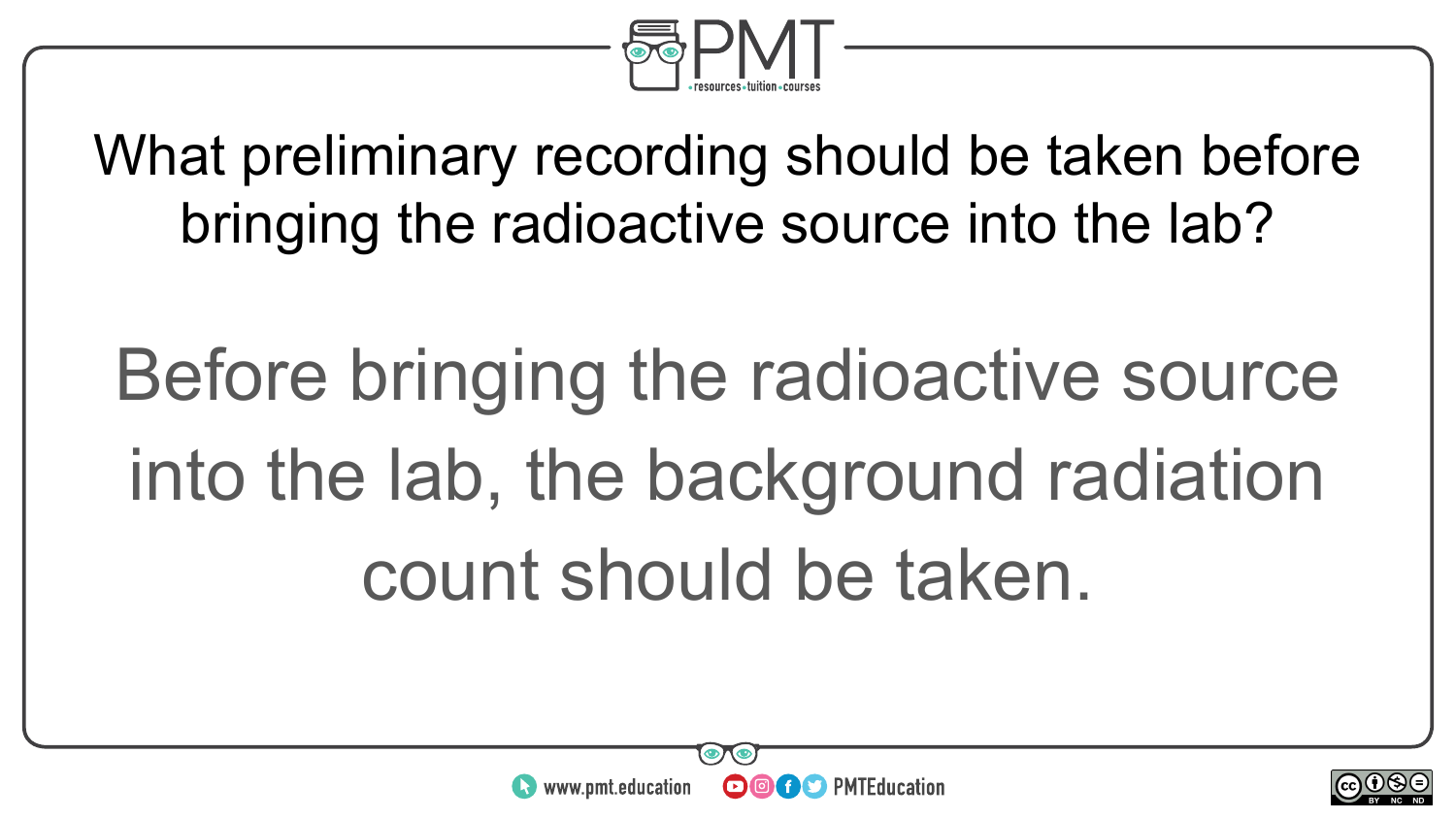

### How should the background radiation count be accounted for in the experimental data?



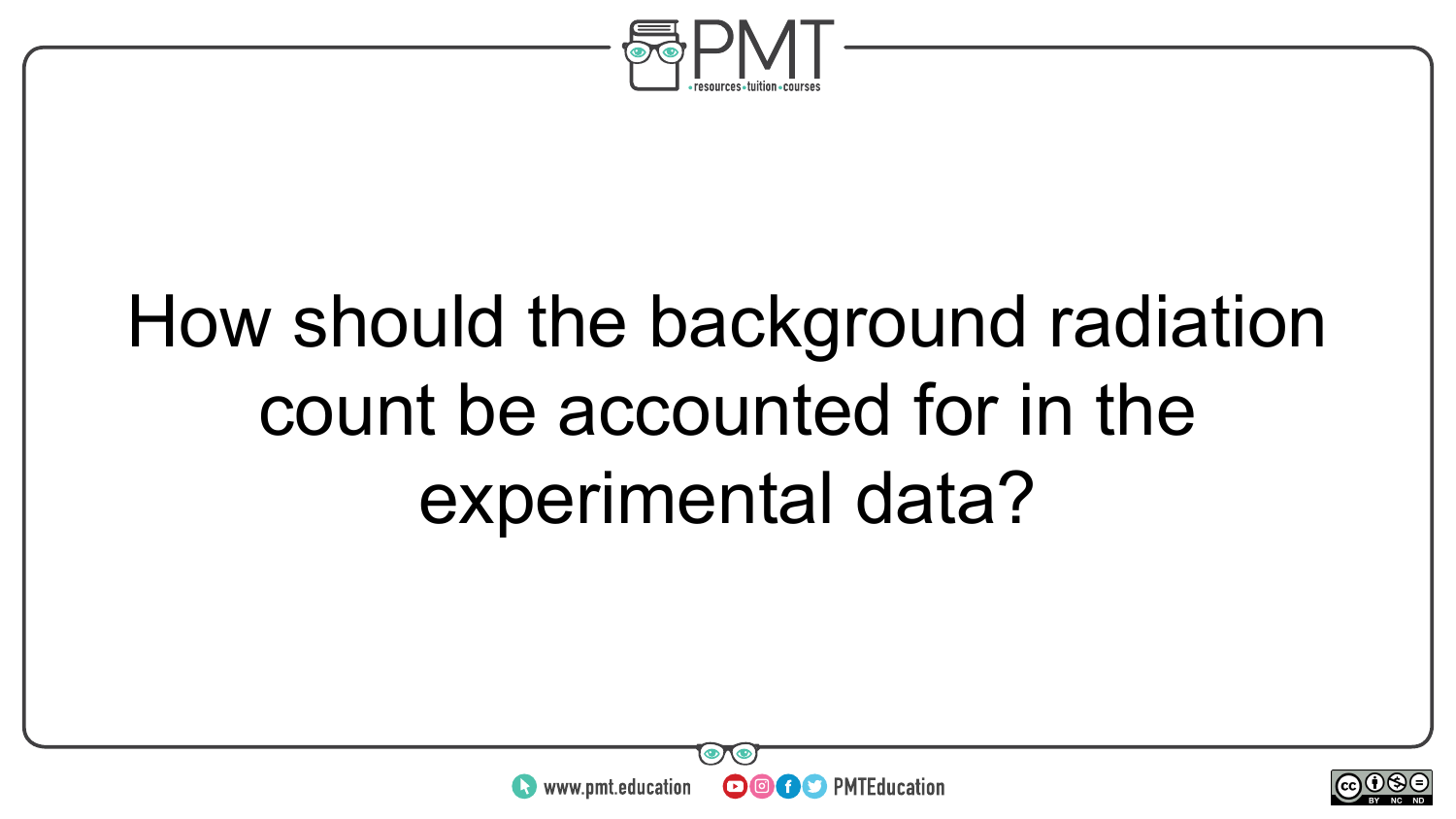

How should the background radiation count be accounted for in the experimental data?

The background count should be subtracted from the counts for each distance, to produce corrected counts  $(C')$ .

**OOOO** PMTEducation

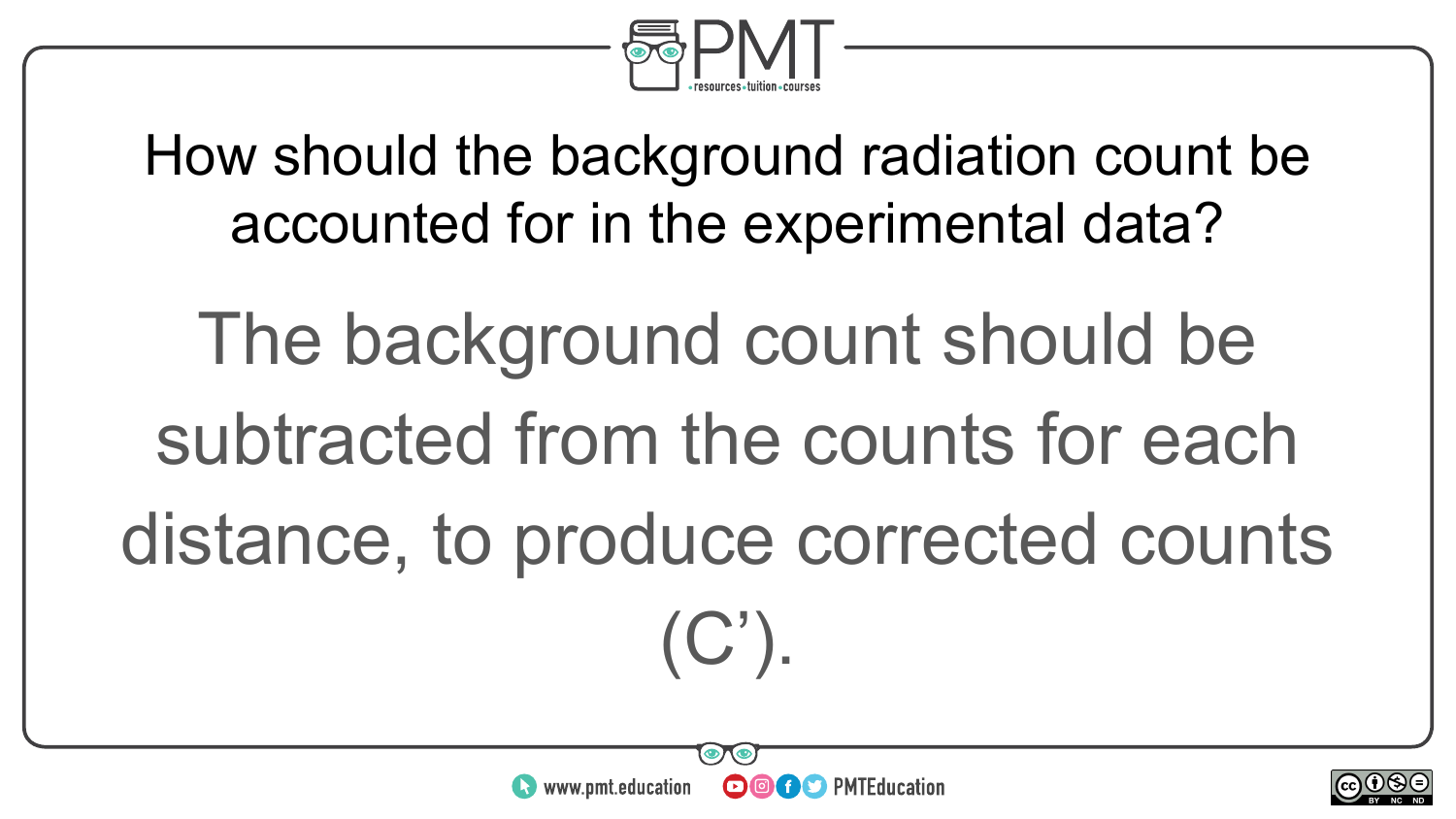

#### How do you convert from a count to a count rate for a given distance?



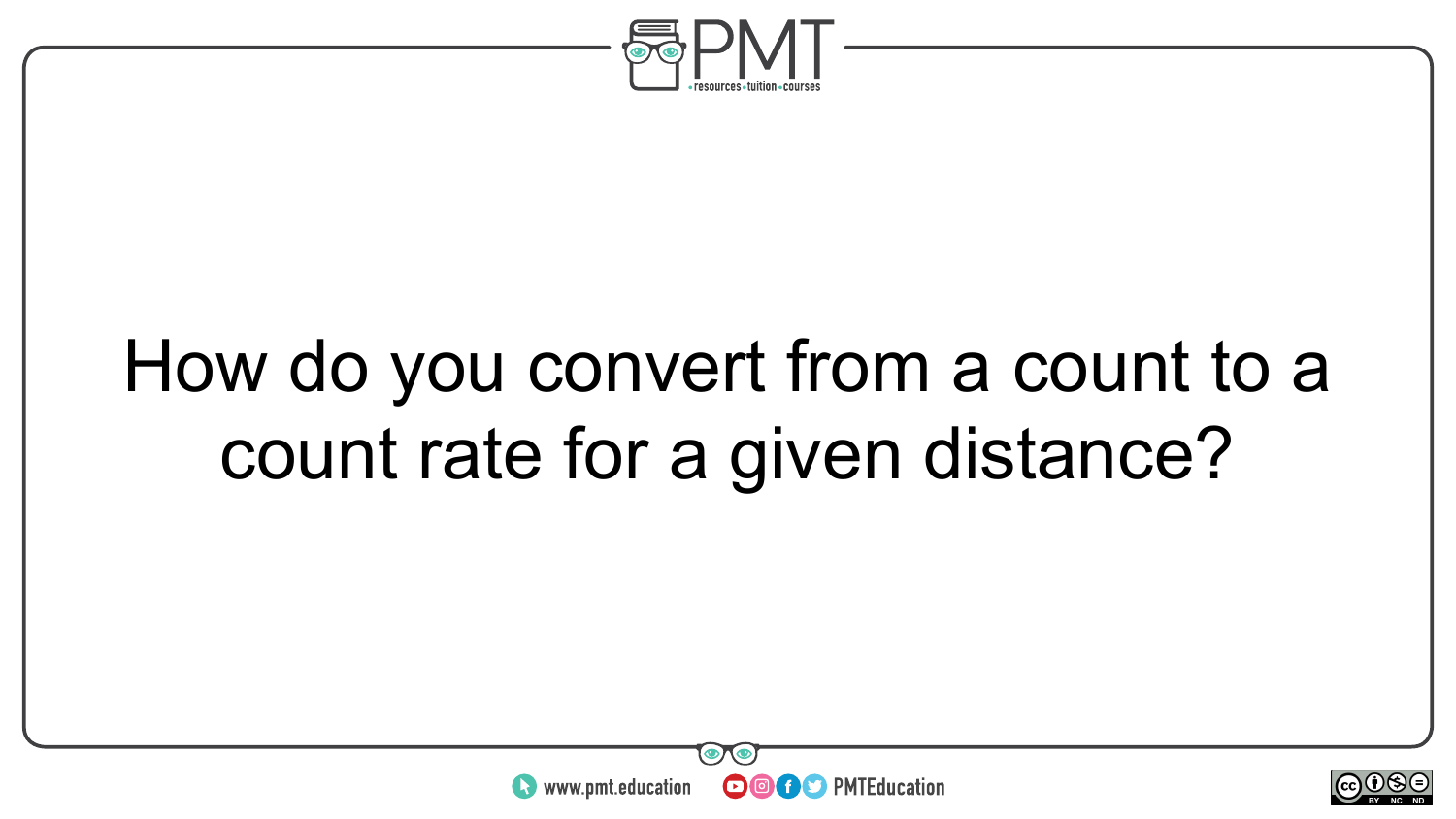

How do you convert from a count to a count rate for a given distance?

The count should be divided by the length of time over which it was taken to produce a count rate.



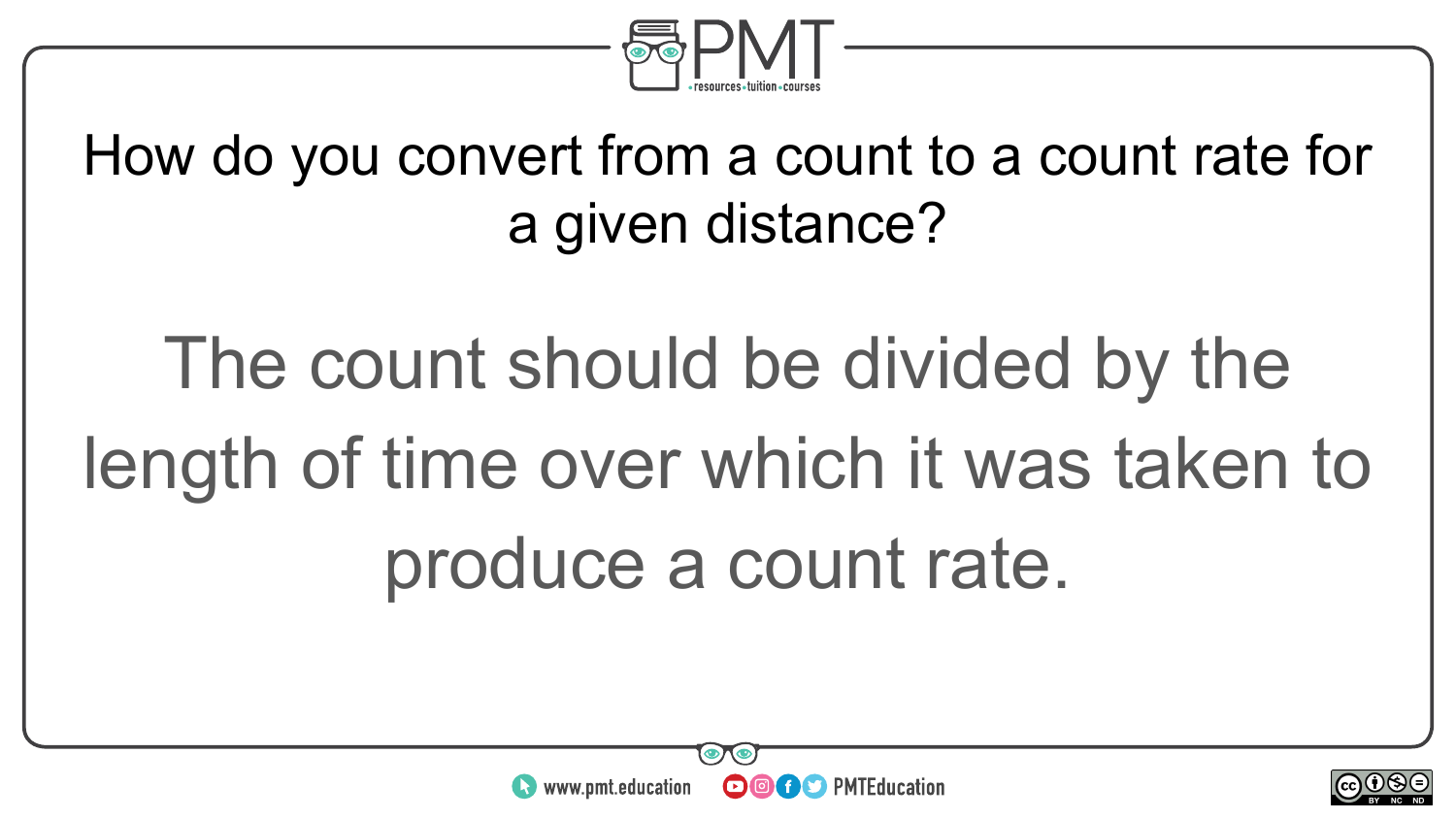

### What preliminary experiment could you carry out with the source before commencing this experiment?



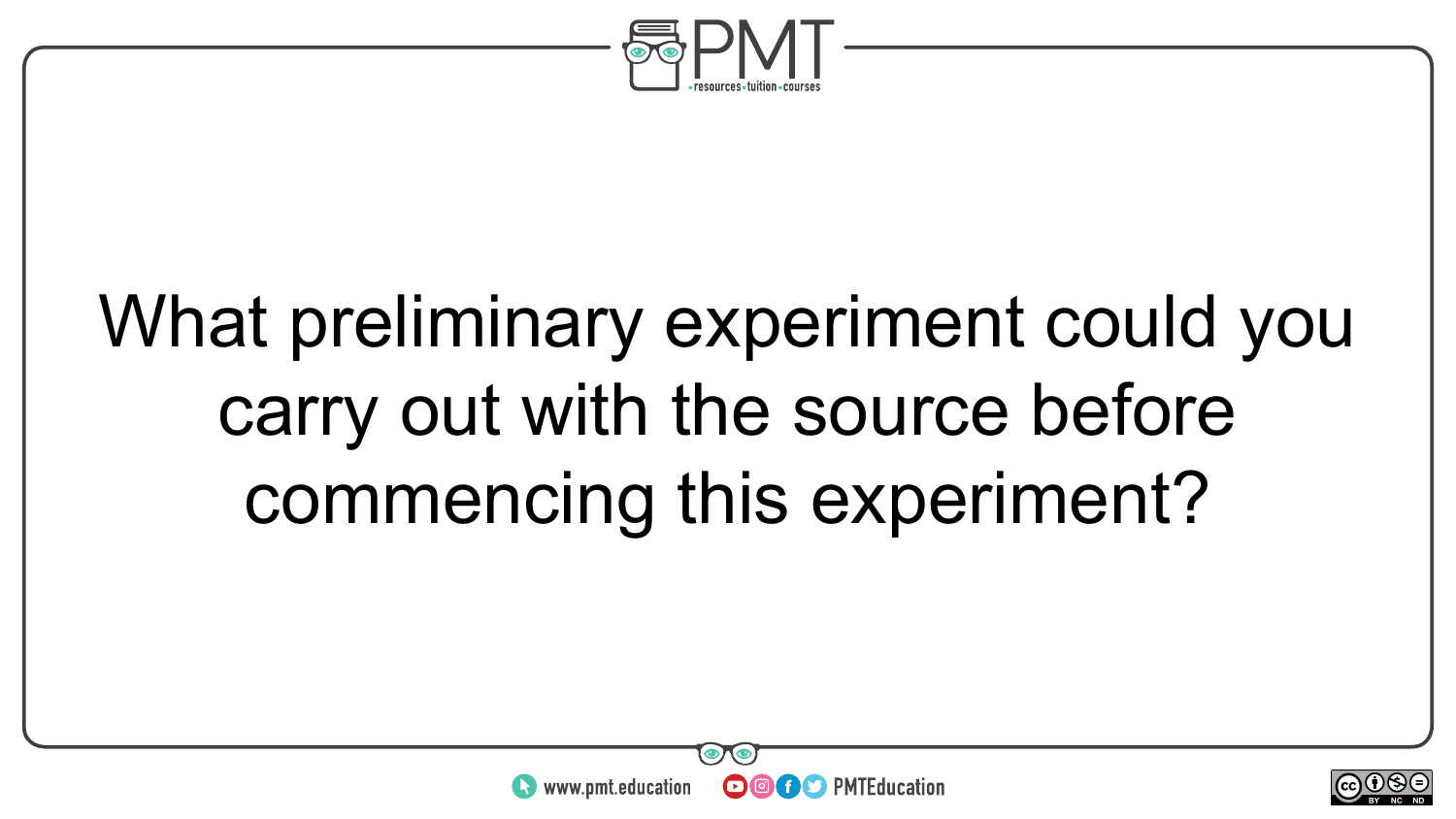

What preliminary experiment could you carry out with the source before commencing this experiment?

Recordings could be taken to find the maximum distance from the source at which you can still get a reasonable count. You could also take recordings closer to the source to determine a suitable time period over which to take readings.

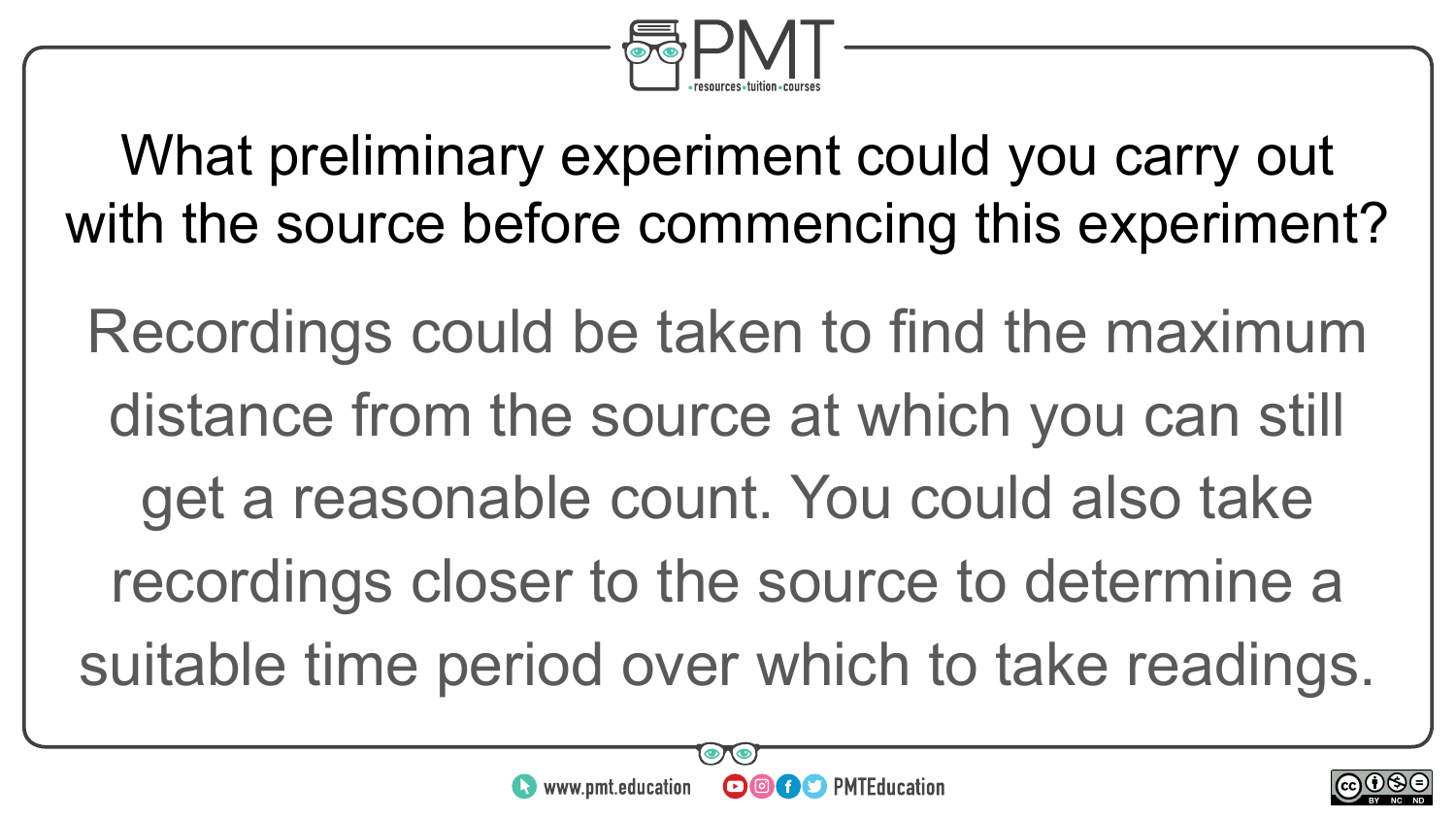

### What equation can be used to represent the inverse square law?



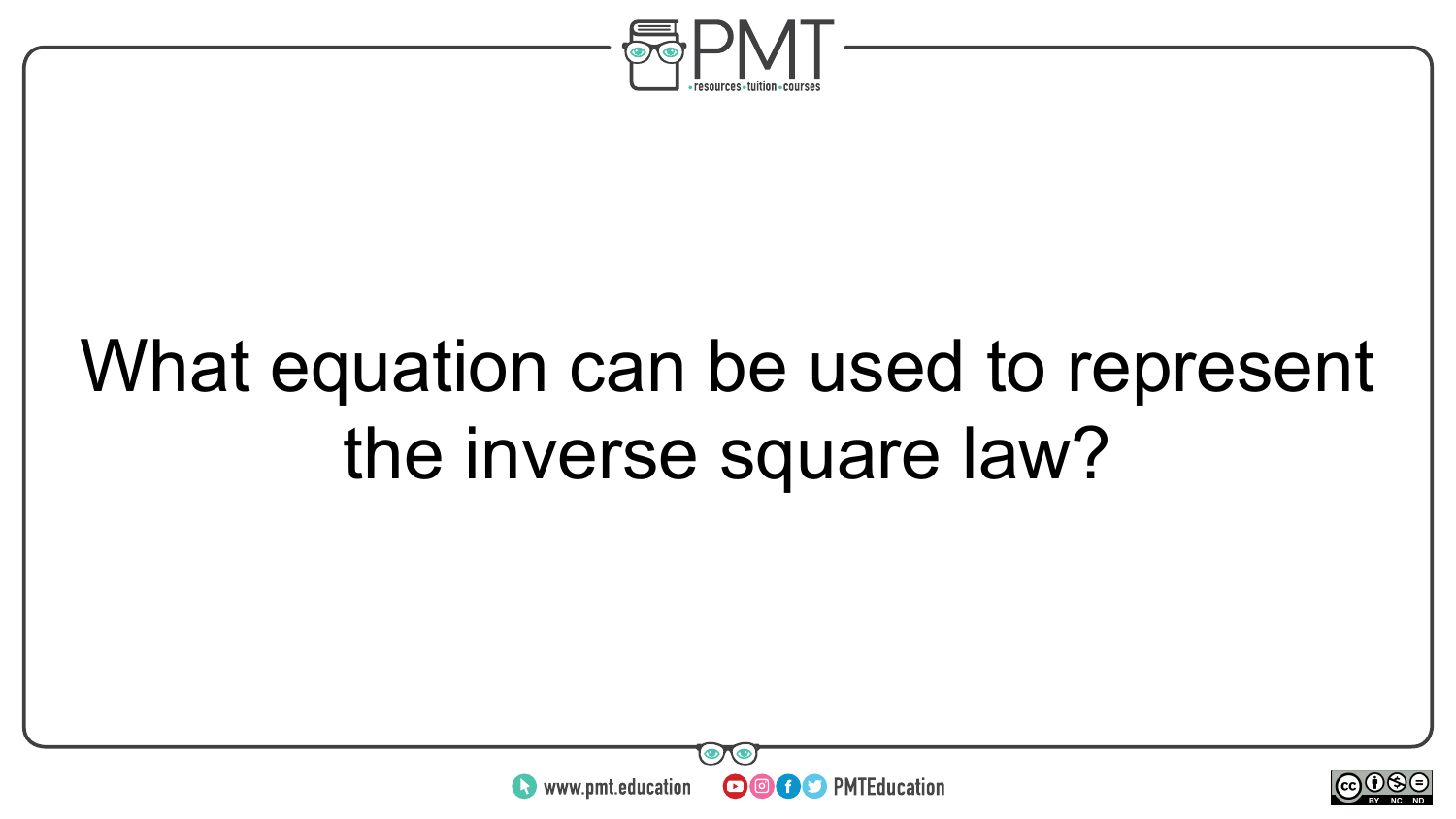

#### What equation can be used to represent the inverse square law?

$$
C' = k/d^2
$$

## Where C' is the corrected count rate, 'd' is the distance from the source and k is a constant.



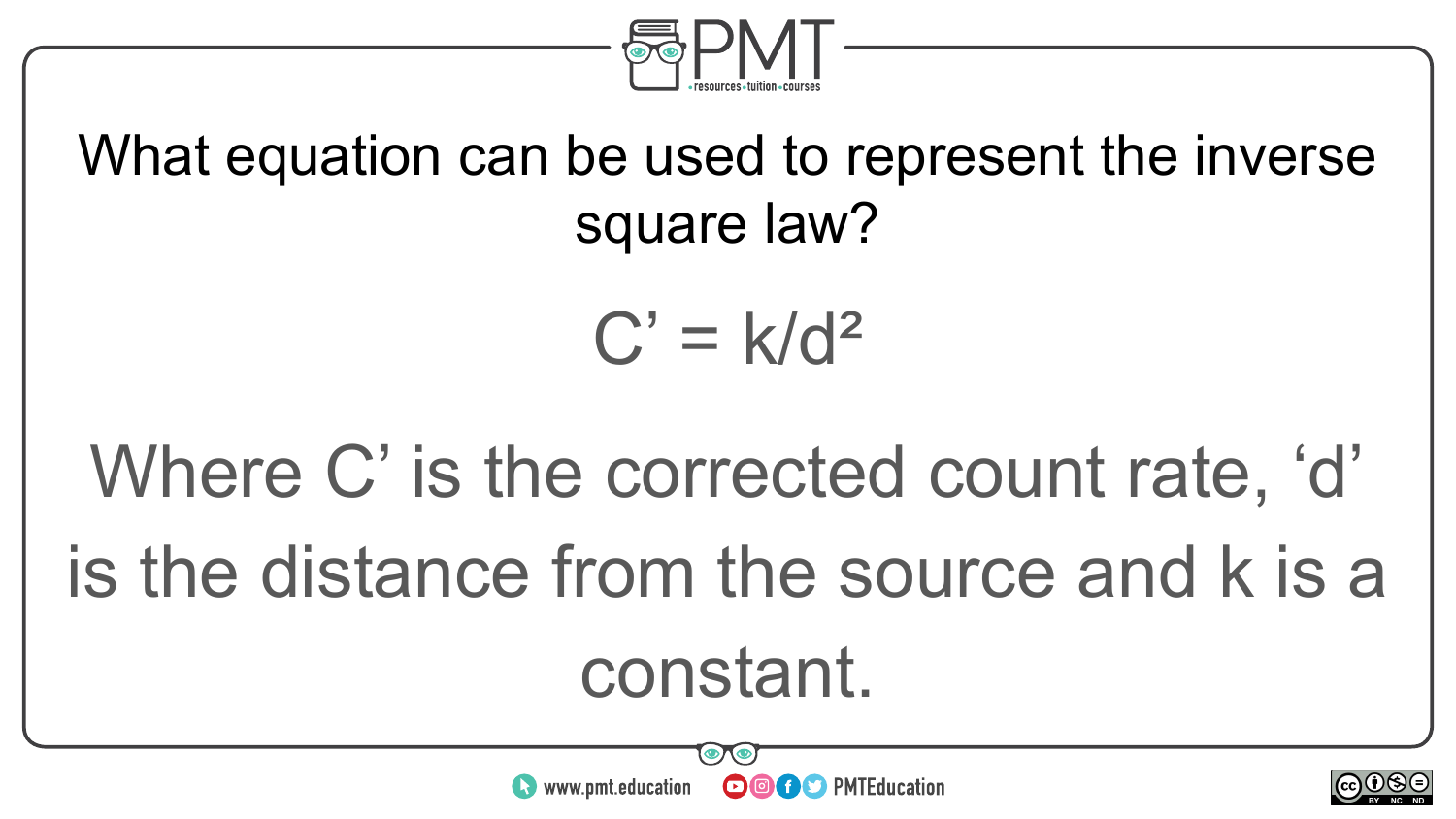

#### How can the constant 'k' be determined from a graph of C' against 1/d²?



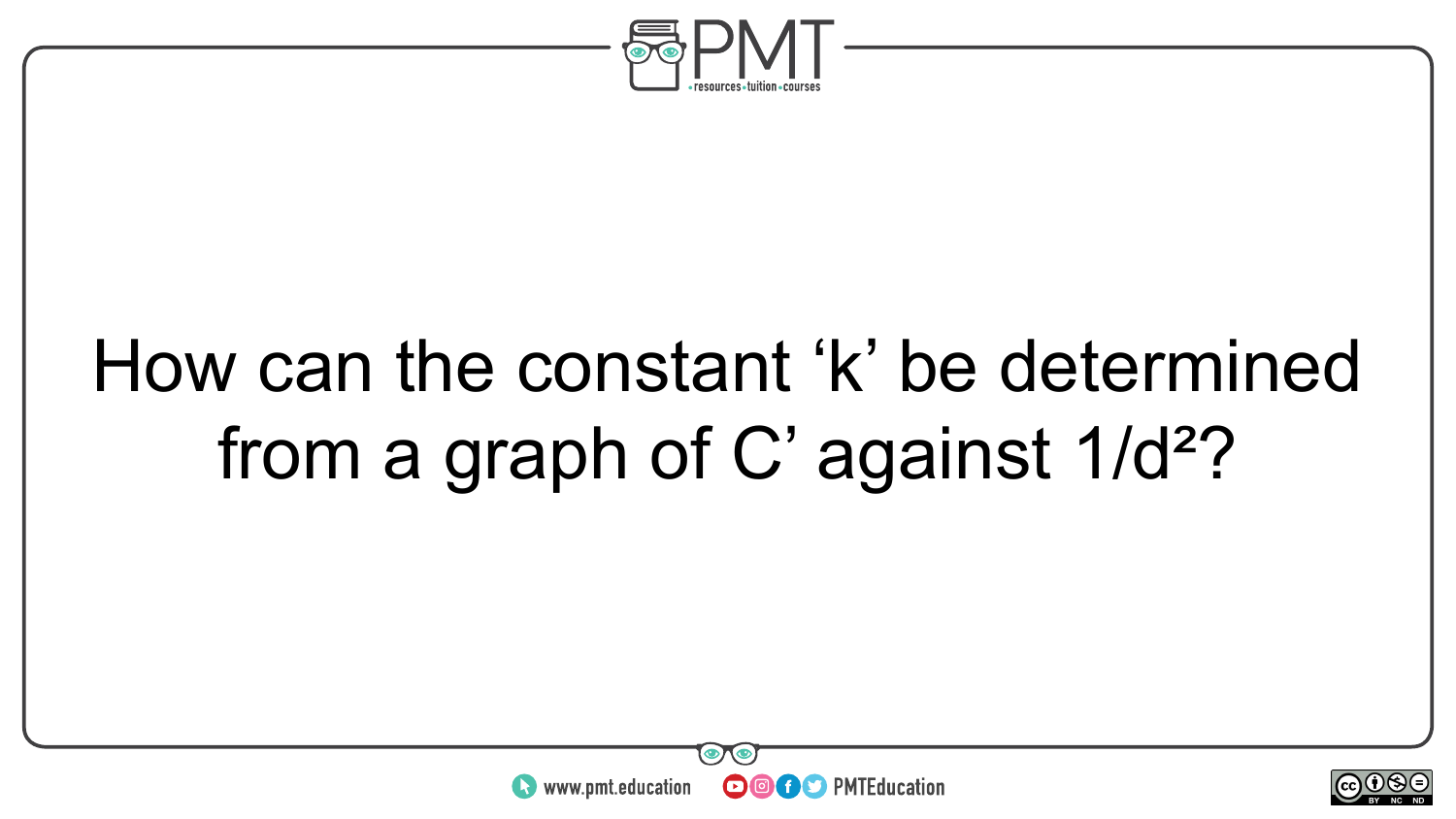

#### How can the constant 'k' be determined from a graph of C' against 1/d²?

## The constant 'k' in the relationship  $C' =$ k/d<sup>2</sup> is given by the gradient of the graph.



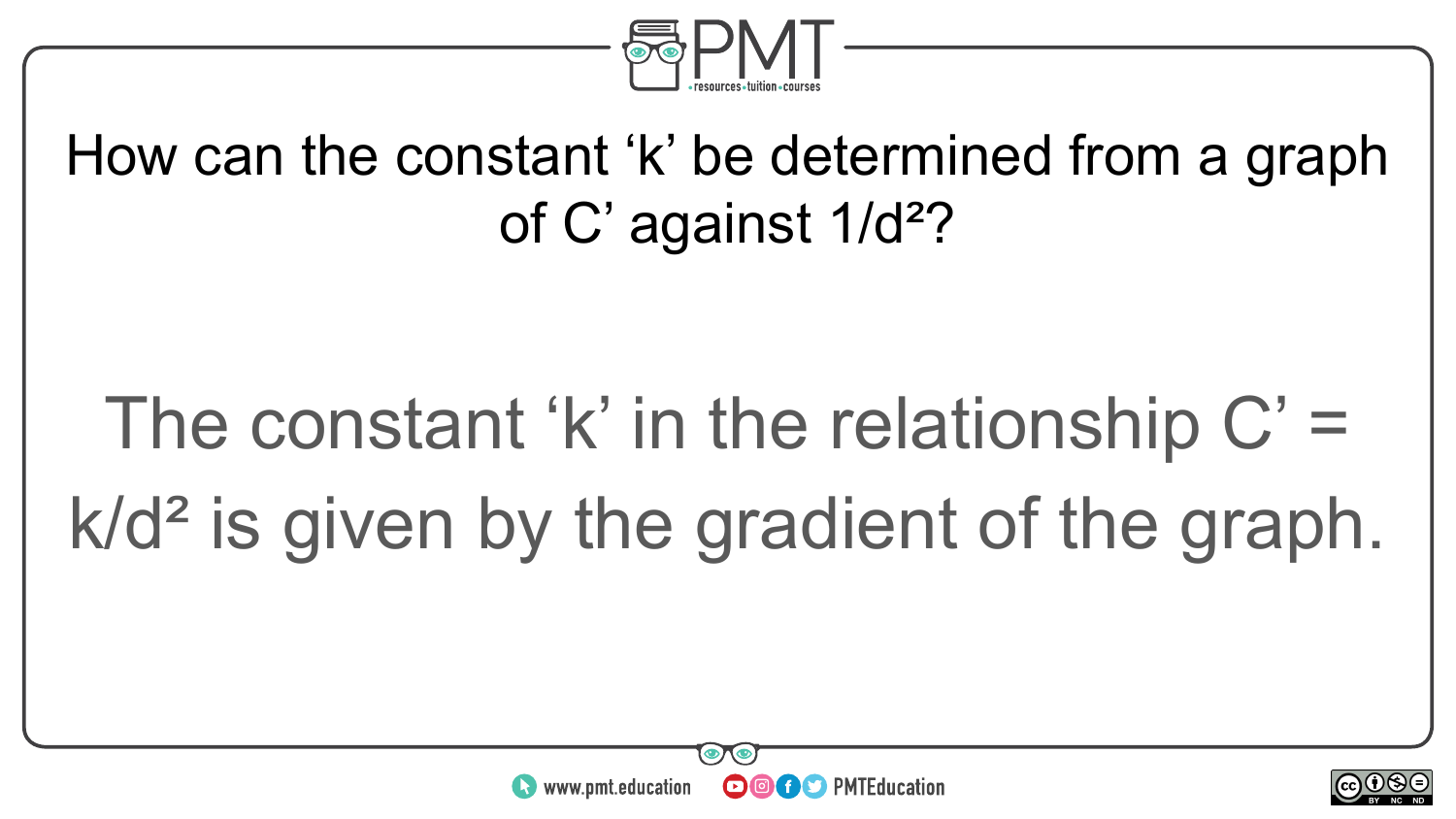

### What alternative graph can be plotted to confirm that the inverse square law has been obeyed?



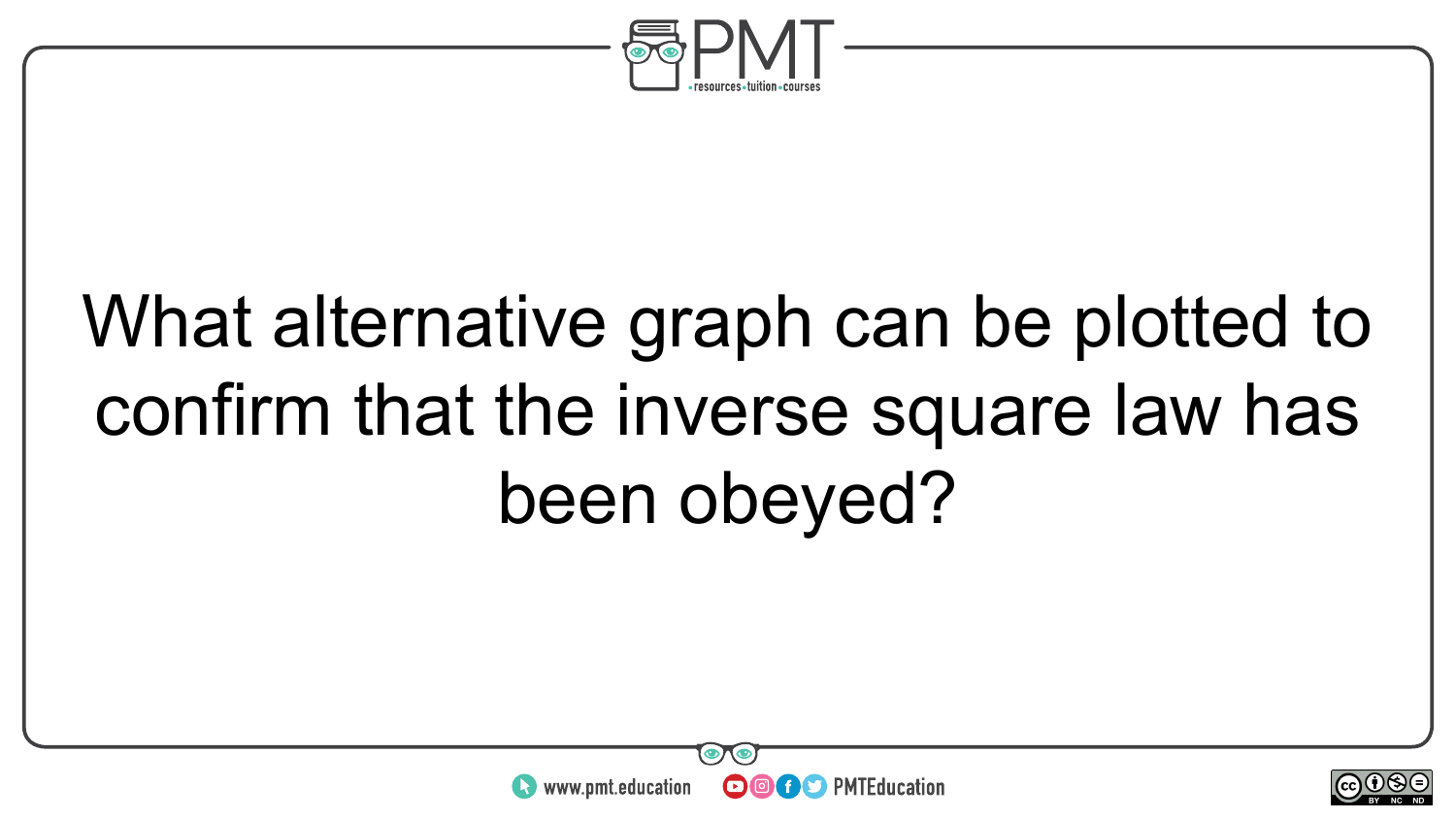

What alternative graph can be plotted to confirm that the inverse square law has been obeyed?

A graph of  $1/\sqrt{C}$  against d can be plotted. If the inverse square law has been obeyed, this should form a straight line graph with a positive gradient.

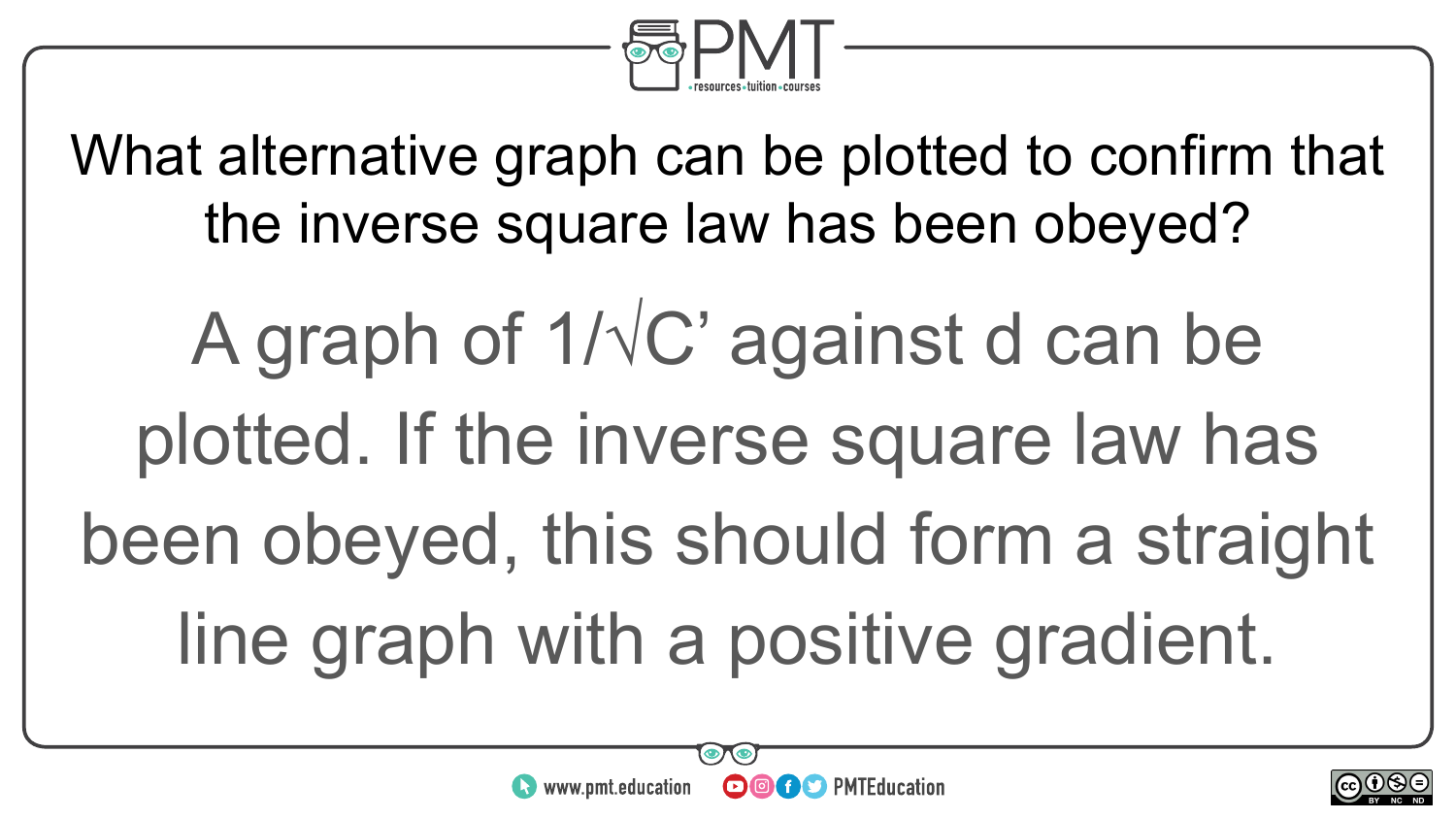

#### Why is it advantageous to plot  $1/\sqrt{C}$ against d instead of a graph of C' against  $1/d<sup>2</sup>$



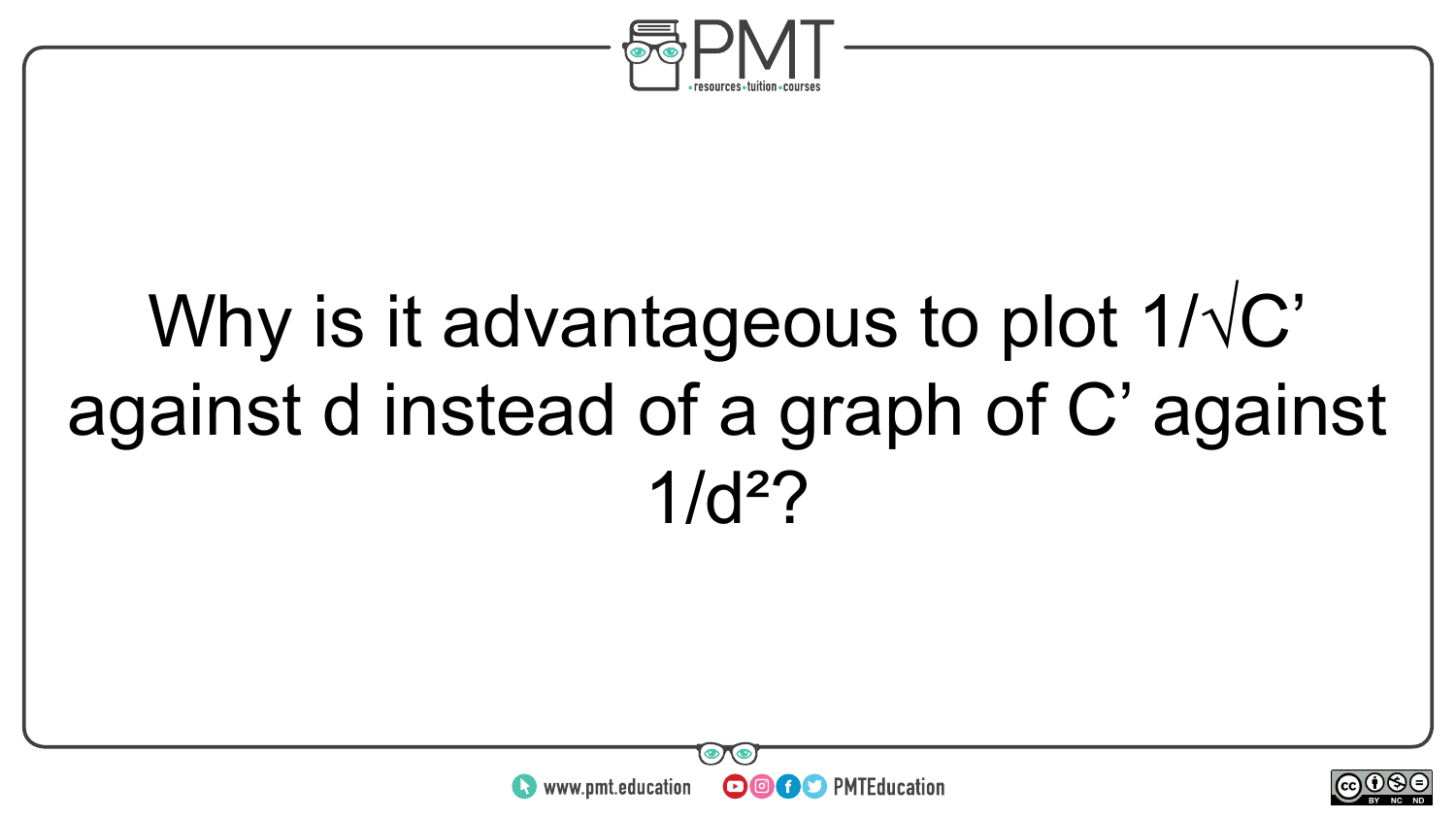

#### Why is it advantageous to plot 1/√C' against d instead of a graph of C' against 1/d²?

A graph of  $1/\sqrt{C}$  against d prevents any potential systematic error in the distance measurements from being propagated in a manner that could affect the calculation of 'k'.



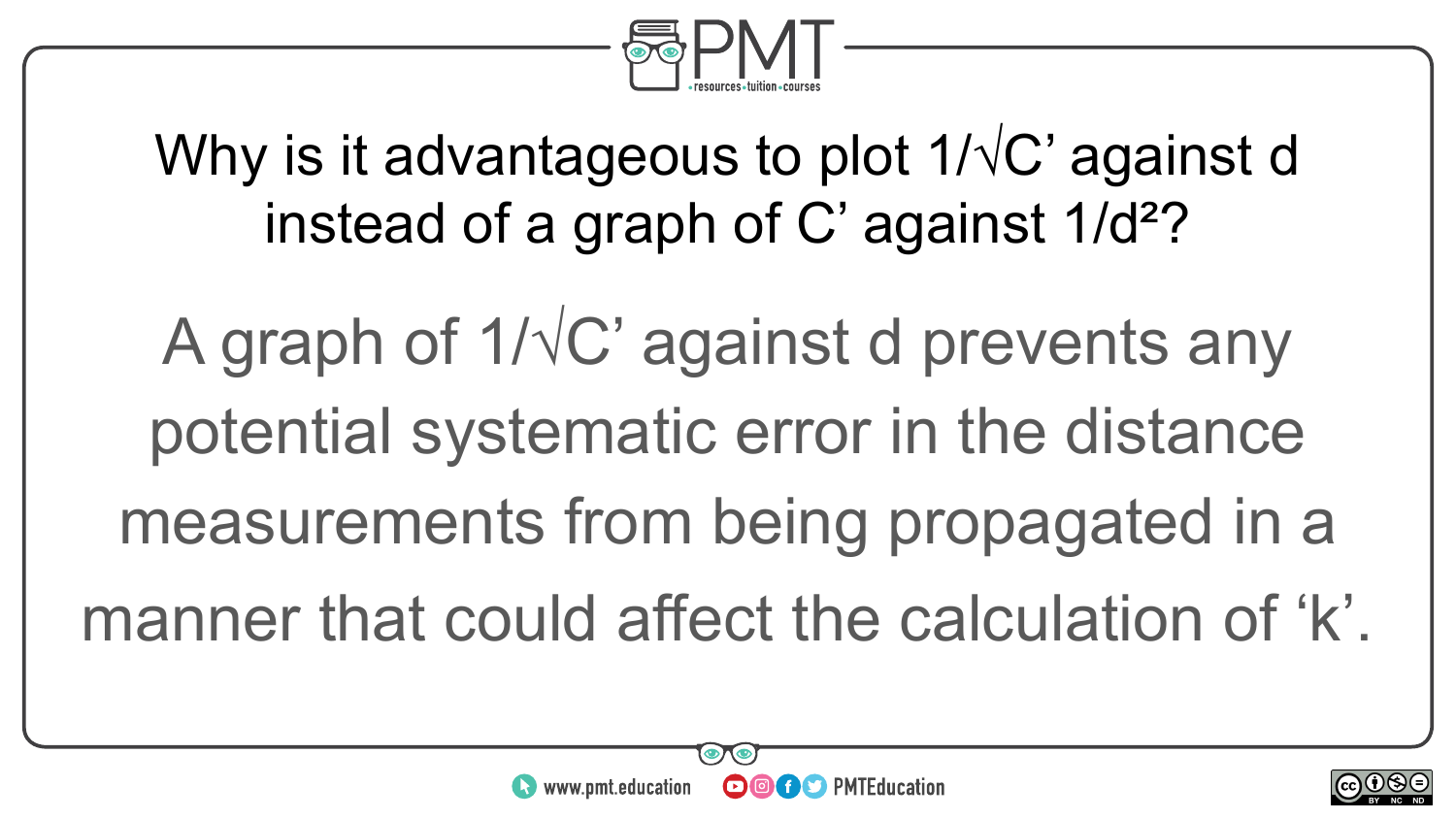

### Why is there likely to be a systematic error in your distance measurements in this experiment?



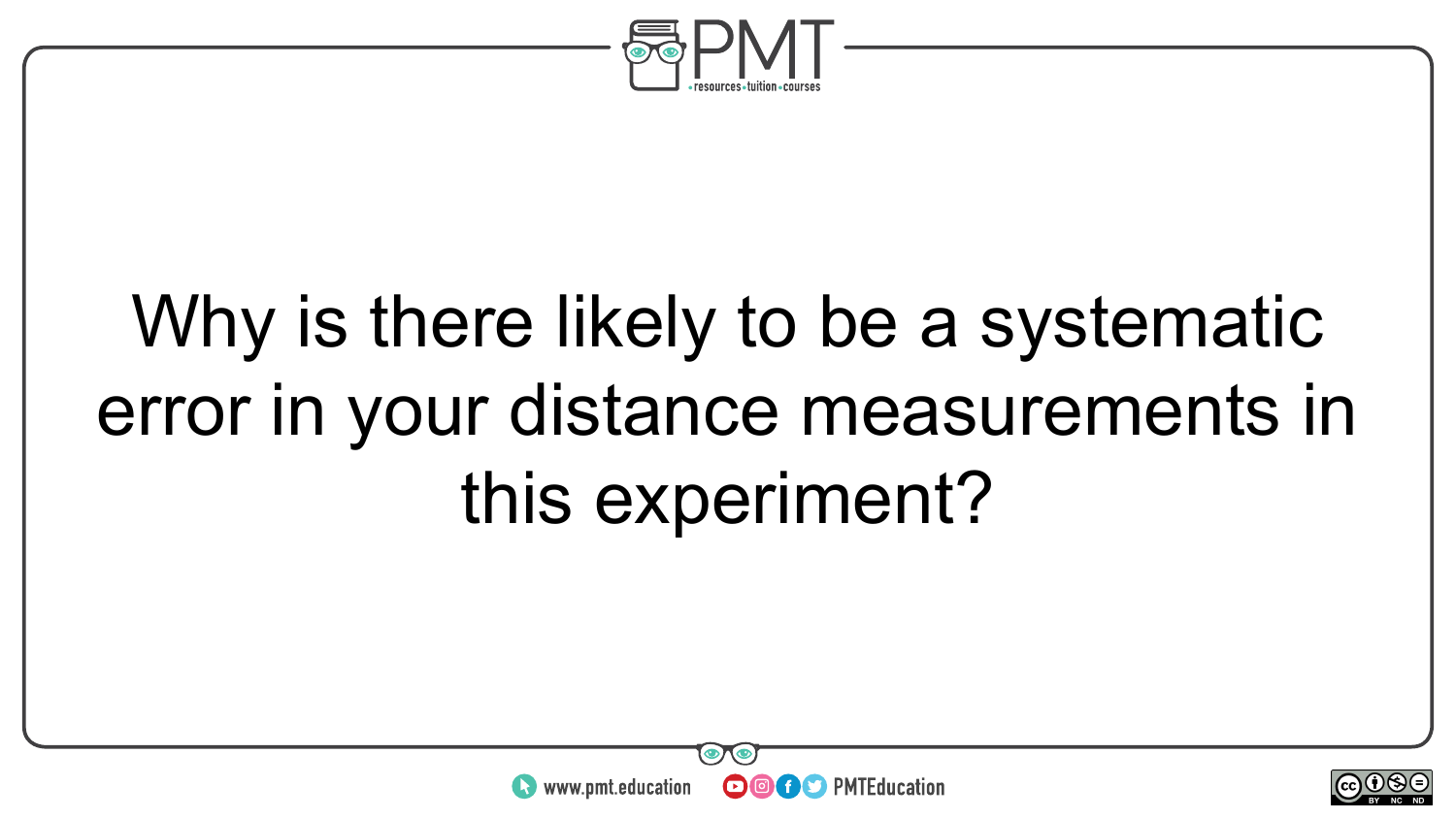

Why is there likely to be a systematic error in your distance measurements in this experiment?

The precise location of the radioactive source within the sealed capsule, and the precise location of ionisation in the GM tube are both unknown.



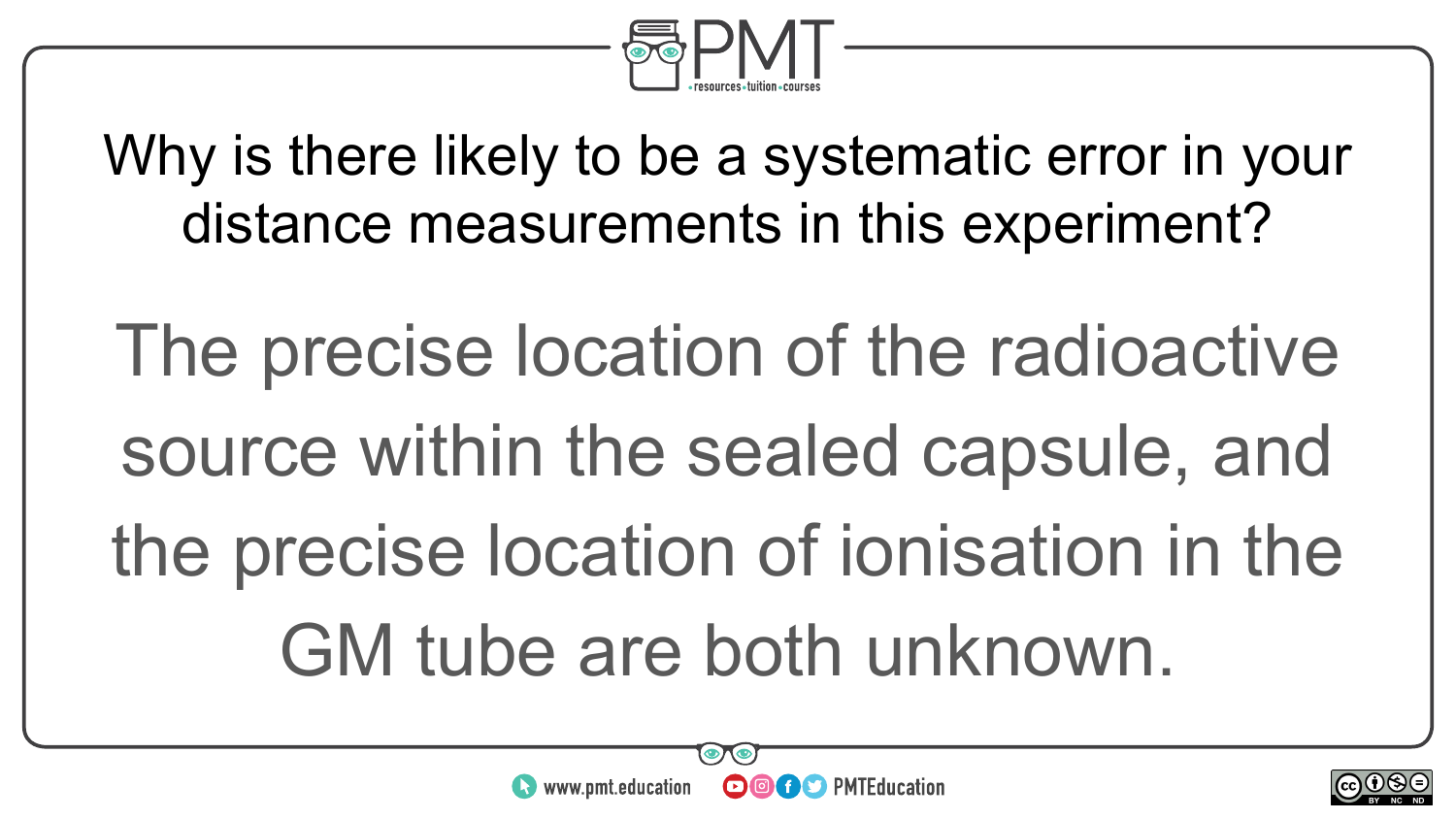

### How can you obtain the systematic distance error from a graph of 1/√C' against d?



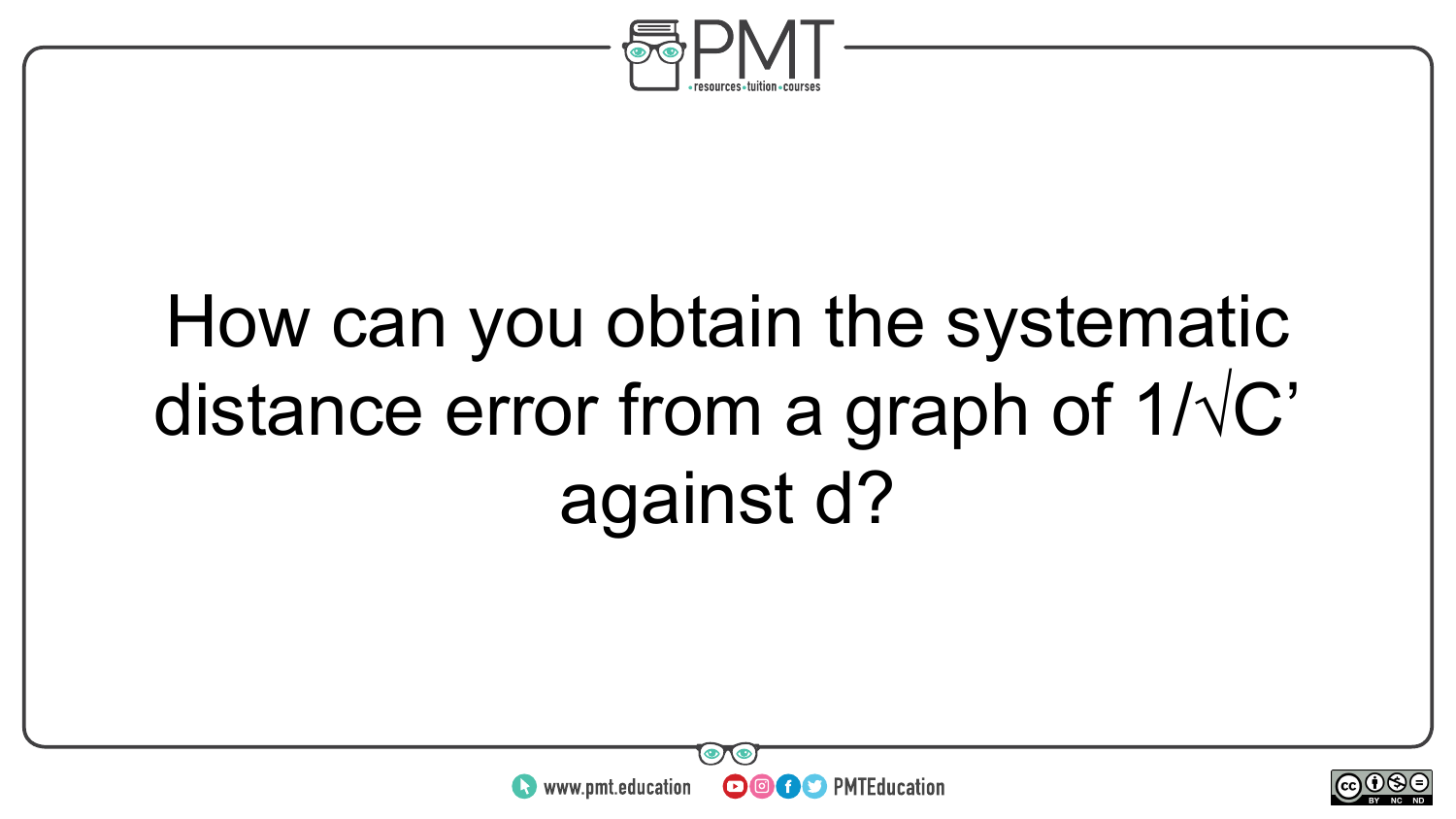

How can you obtain the systematic distance error from a graph of  $1/\sqrt{C}$  against d?

The straight line plotted will cross through the negative side of the x-axis rather than through the origin. This difference will be the systematic error.

**OOOO** PMTEducation

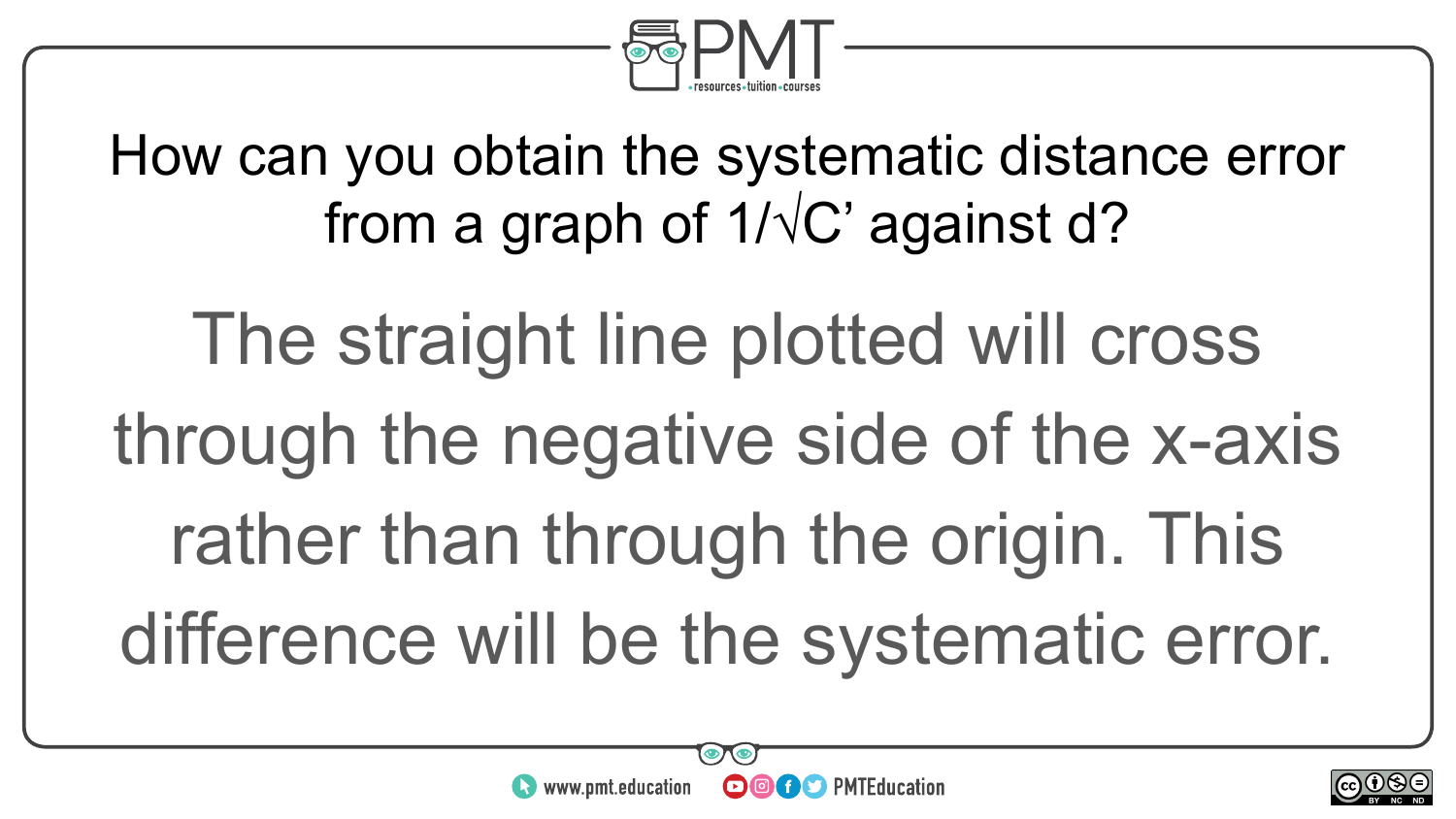

#### Why may an old gamma source be unsuitable for this experiment?